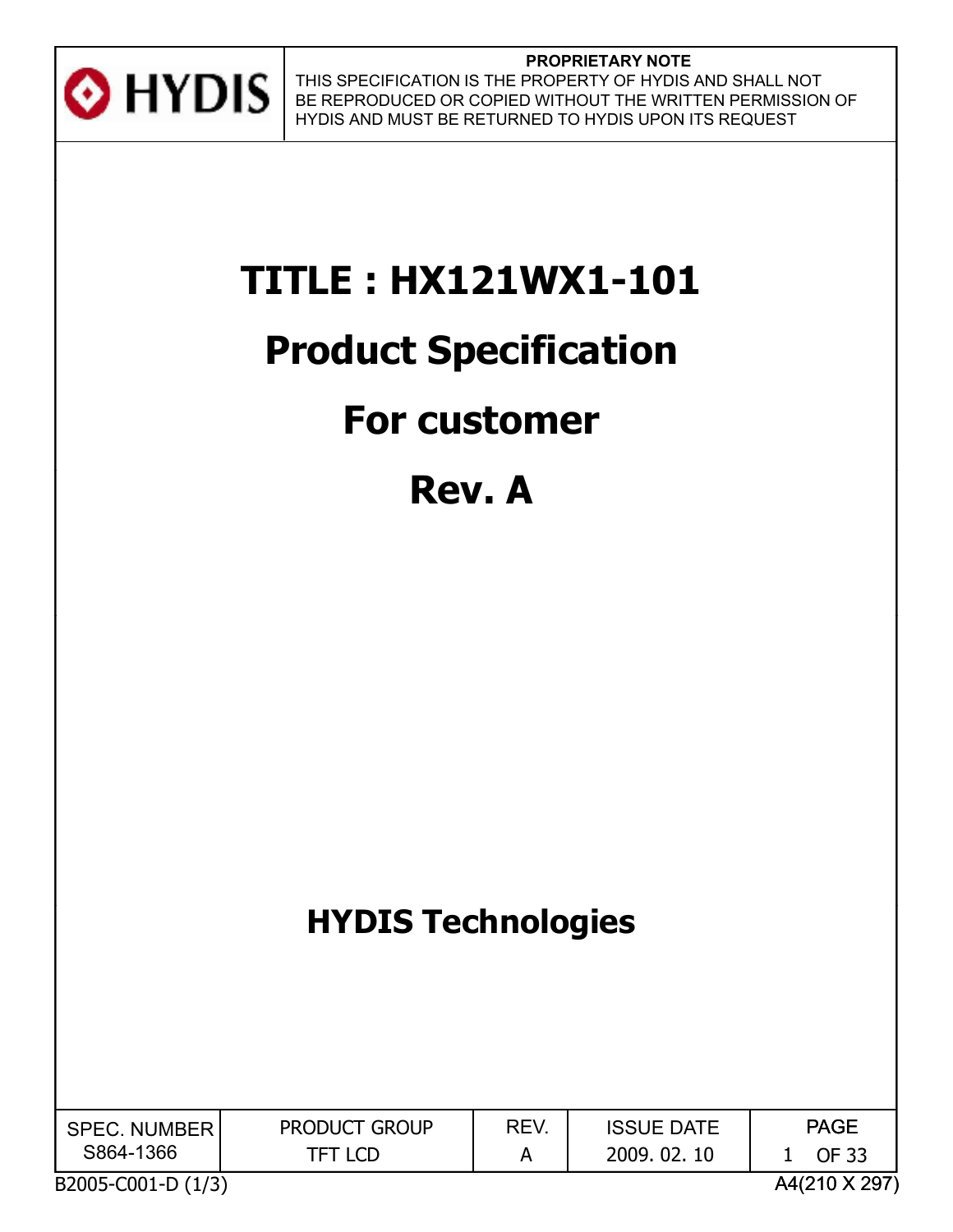

|           | REVISION HISTORY   |                                                 |             |                 |  |  |  |
|-----------|--------------------|-------------------------------------------------|-------------|-----------------|--|--|--|
| REV.      | ECN NO.            | <b>DESCRIPTION OF CHANGES</b>                   | <b>DATE</b> | <b>PREPARED</b> |  |  |  |
| $\pmb{0}$ |                    | · Initial Release                               | 08.09.11    | S. W. Kang      |  |  |  |
| A         | E0902-F003         | • CI Logo Change (HYDIS)                        | '09.02.10   | S. T. Ko        |  |  |  |
|           |                    |                                                 |             |                 |  |  |  |
|           |                    |                                                 |             |                 |  |  |  |
|           |                    |                                                 |             |                 |  |  |  |
|           |                    |                                                 |             |                 |  |  |  |
|           |                    |                                                 |             |                 |  |  |  |
|           |                    |                                                 |             |                 |  |  |  |
|           |                    |                                                 |             |                 |  |  |  |
|           |                    |                                                 |             |                 |  |  |  |
|           |                    |                                                 |             |                 |  |  |  |
|           |                    |                                                 |             |                 |  |  |  |
|           |                    |                                                 |             |                 |  |  |  |
|           |                    |                                                 |             |                 |  |  |  |
|           |                    |                                                 |             |                 |  |  |  |
|           |                    |                                                 |             |                 |  |  |  |
|           |                    |                                                 |             |                 |  |  |  |
|           |                    |                                                 |             |                 |  |  |  |
|           |                    |                                                 |             |                 |  |  |  |
|           |                    |                                                 |             |                 |  |  |  |
|           |                    |                                                 |             |                 |  |  |  |
|           |                    |                                                 |             |                 |  |  |  |
|           |                    |                                                 |             |                 |  |  |  |
|           |                    |                                                 |             |                 |  |  |  |
|           | SPEC. NUMBER       | <b>SPEC TITLE</b>                               |             | <b>PAGE</b>     |  |  |  |
|           | S864-1366          | HX121WX1-101 Product Specification for Customer |             | 2 OF 33         |  |  |  |
|           | B2005-C001-D (2/3) |                                                 |             | A4(210 X 297)   |  |  |  |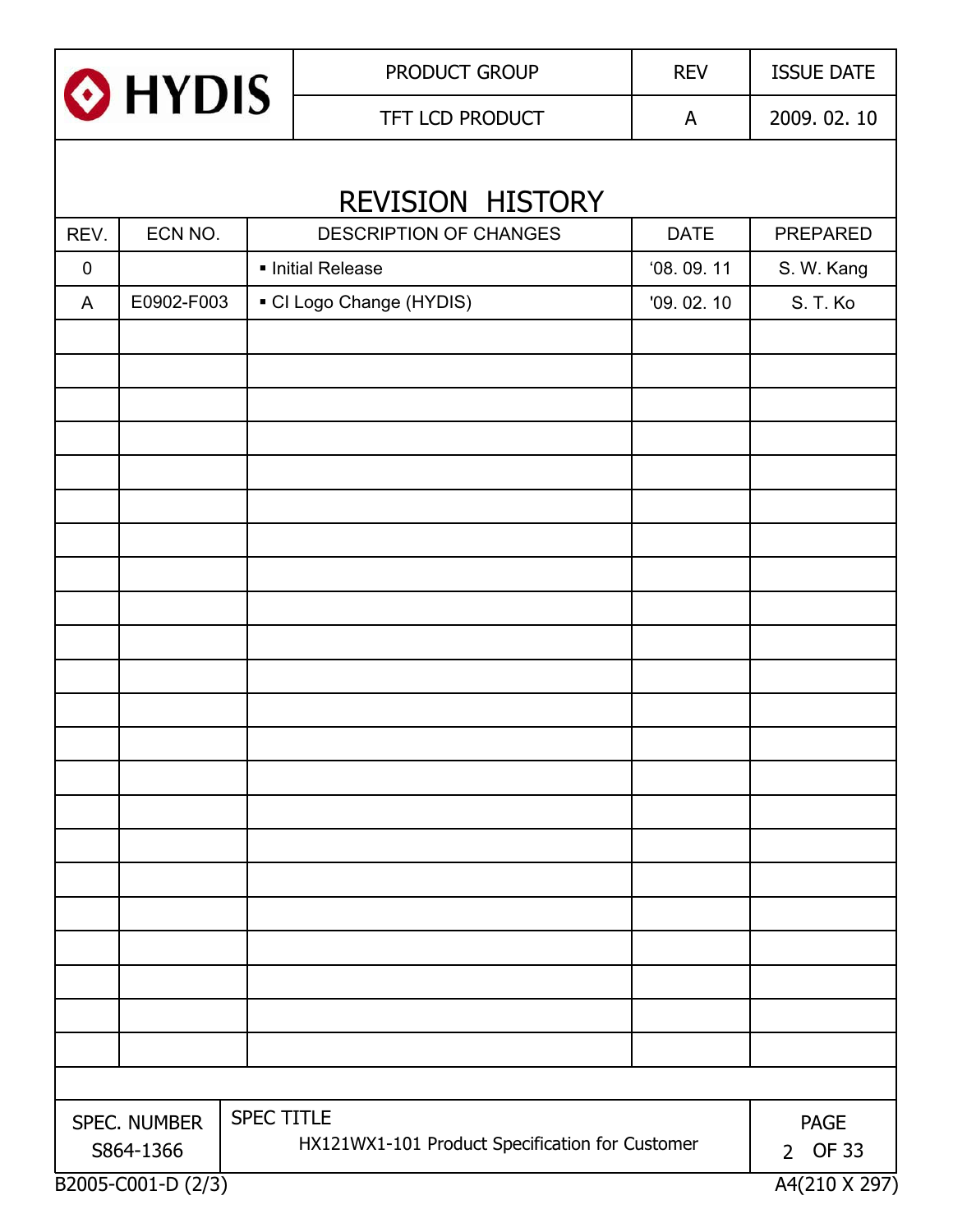

## **Contents**

| <b>No</b> | Item                                                       | Page           |
|-----------|------------------------------------------------------------|----------------|
| 1.0       | <b>General Description</b>                                 | 4              |
| 2.0       | <b>Absolute Maximum Ratings</b>                            | 6              |
| 3.0       | <b>Electrical Specifications</b>                           | $\overline{7}$ |
| 4.0       | <b>Optical Specifications</b>                              | 9              |
| 5.0       | <b>Interface Connections</b>                               | 14             |
| 6.0       | <b>Signal Timing Specifications</b>                        | 17             |
| 7.0       | <b>Signal Timing Waveforms</b>                             | 17             |
| 8.0       | Input Signals, Basic Display Colors & Gray Scale of Colors | 19             |
| 9.0       | <b>Power Sequence</b>                                      | 20             |
| 10.0      | <b>Mechanical Characteristics</b>                          | 21             |
| 11.0      | <b>Mechanical Drawing</b>                                  | 22             |
| 12.0      | <b>Reliability Test</b>                                    | 25             |
| 13.0      | <b>Handling &amp; Cautions</b>                             | 25             |
| 14.0      | Labels                                                     | 27             |
| 15.0      | Packing Information                                        | 29             |
| 16.0      | <b>EDID Table</b>                                          | 30             |
|           |                                                            |                |

B2005-C001-D (3/3) A4(210 X 297) SPEC. NUMBER S864-1366 SPEC TITLE HX121WX1-101 Product Specification for Customer PAGE 3 OF 33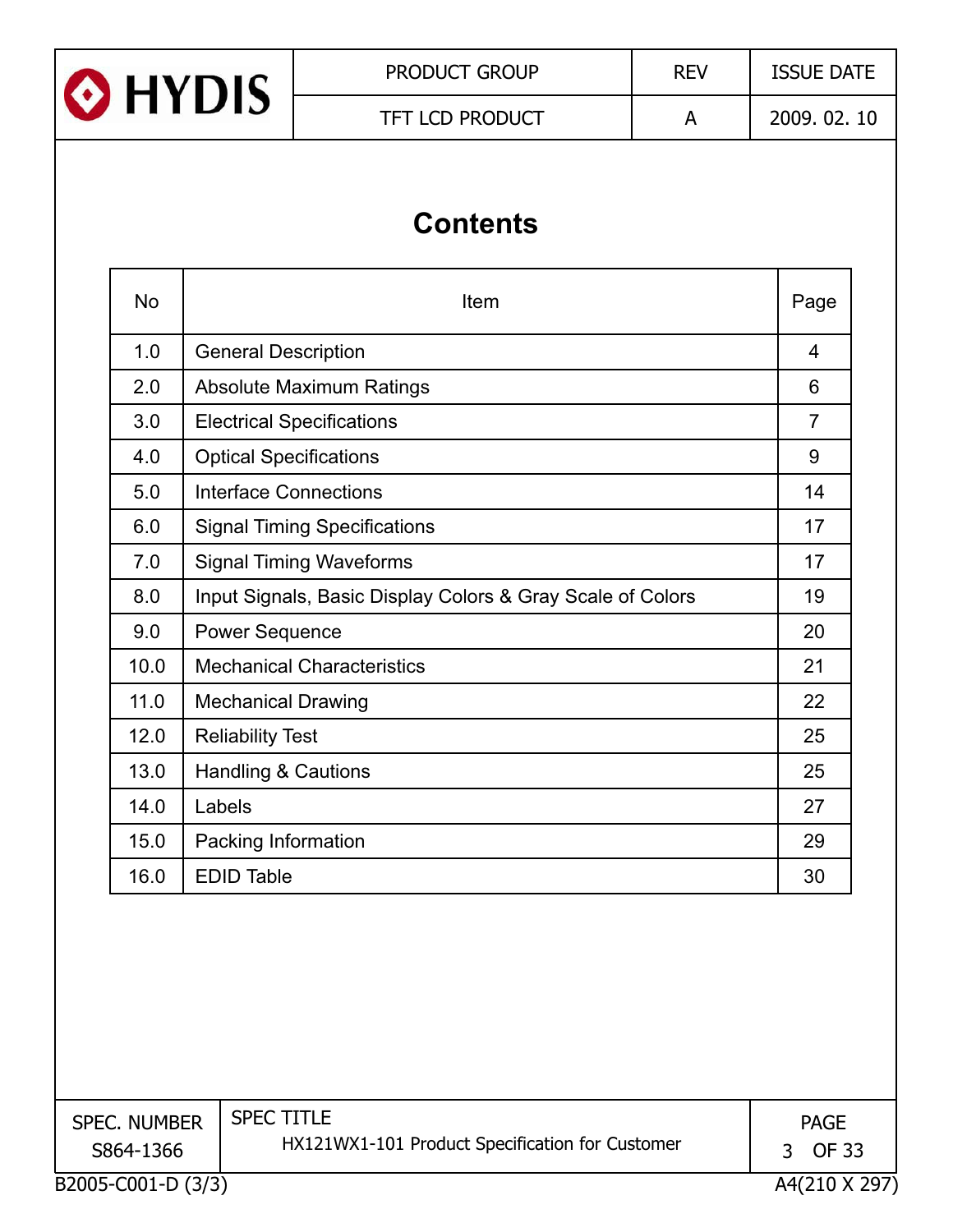

## **1 0 GENERAL DESCRIPTION 1.0**

#### **1.1 Introduction**

HX121WX1-101 is a color active matrix TFT LCD module using amorphous silicon TFT's (Thin Film Transistors) as an active switching devices. This module has a 12.1 inch diagonally measured active area with WXGA resolutions (1280 horizontal by 800 vertical pixel array). Each pixel is divided into RED, GREEN, BLUE dots which are arranged in vertical Stripe and this module can display 262,144 colors. The TFT-LCD panel used for this module is a low reflection and higher color type.



#### **1.2 Features**

- Thin and Light Weight
- 3.3 V Logic Power Supply
- 12V Back-light Power Supply
- $\bullet$  1 Channel LVDS Interface
- SMD LED (48EA) Array (Bottom Side/Horizontal Direction)
- $\bullet$  262.144 Colors
- Data Enable Signal Mode
- Side Mounting Frame
- Green Product (RoHS)
- Anti-Glare polarizer product

| <b>SPEC. NUMBER</b> | <b>SPEC TITLE</b><br>HX121WX1-101 Product Specification for Customer | <b>PAGE</b> |
|---------------------|----------------------------------------------------------------------|-------------|
| S864-1366           |                                                                      | OF 33       |

B2005-C001-D (3/3) A4(210 X 297)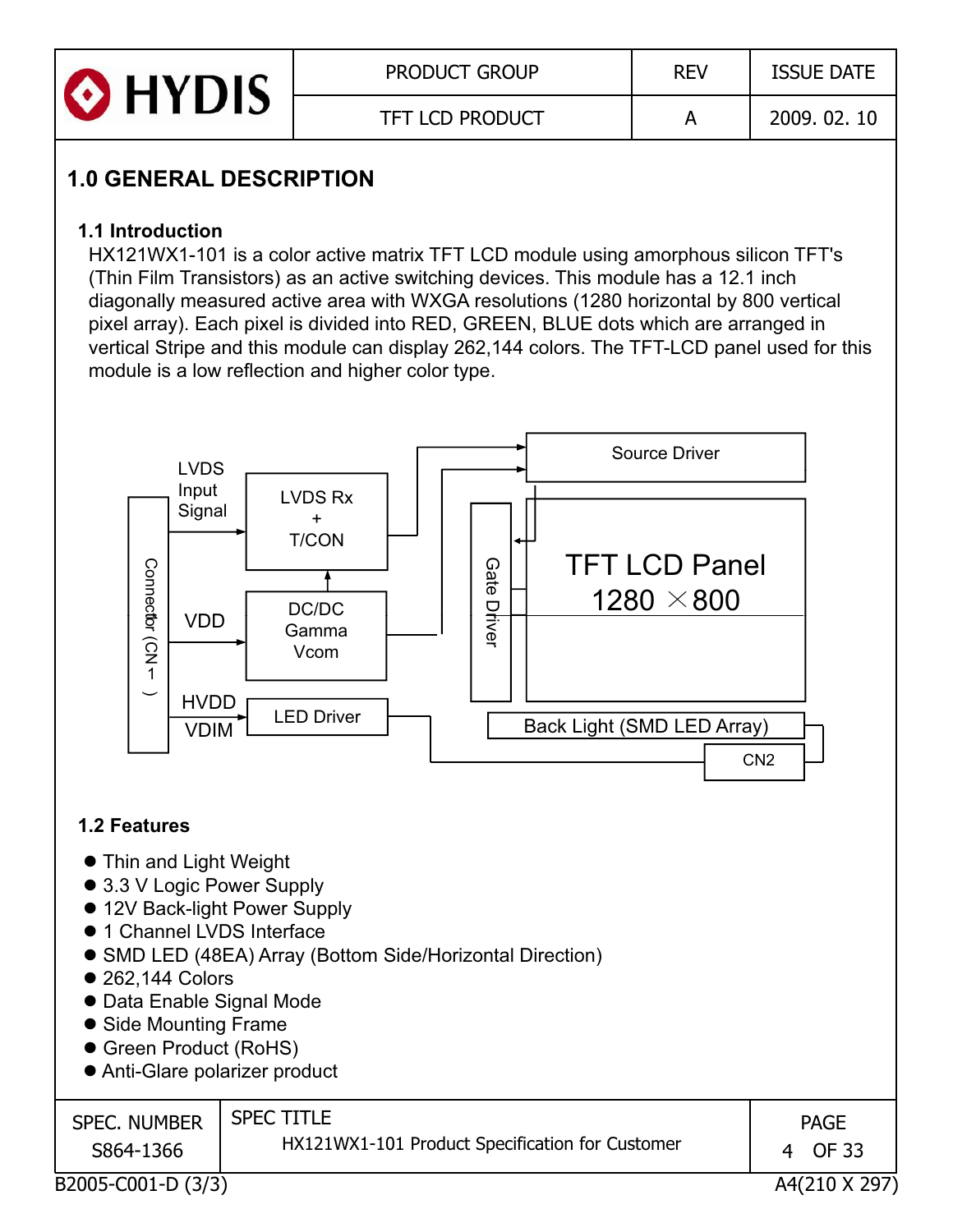| <b>O</b> HYDIS | <b>PRODUCT GROUP</b>   | <b>REV</b> | <b>ISSUE DATE</b> |
|----------------|------------------------|------------|-------------------|
|                | <b>TFT LCD PRODUCT</b> |            | 2009, 02, 10      |

#### **1 3 Application 1.3**

• Tablet PC (Wide type)

#### **1.4 General Specifications**

| <b>Parameter</b>  | <b>Specification</b>                                    | <b>Unit</b> | <b>Remarks</b> |
|-------------------|---------------------------------------------------------|-------------|----------------|
| Active area       | 261.12(H) $\times$ 163.20(V)                            | mm          |                |
| Number of pixels  | $1280(H) \times 800(V)$                                 | pixels      |                |
| Pixel pitch       | $0.204(H) \times 0.204(V)$                              | mm          |                |
| Pixel arrangement | <b>RGB Vertical Stripe</b>                              |             |                |
| Display colors    | 262,144                                                 | colors      |                |
| Display mode      | <b>Normally Black</b>                                   |             |                |
| Outline dimension | 276.8±0.3(H) $\times$ 180.0±0.3(V) $\times$ 6.8(D:Max.) | mm          | Note 1         |
| Weight            | 265(Typ.) / 275(Max.)                                   | g           | Note 2         |
| Back-light        | SMD LED (48EA) Array                                    |             |                |
| Surface treatment | Anti-Glare, 2H                                          |             |                |

Note 1 : At PCB side (LED Side: 4.6mm Max.) Note 2 : Without digitizer

| <b>SPEC. NUMBER</b><br>S864-1366 | <b>SPEC TITLE</b><br>HX121WX1-101 Product Specification for Customer | <b>PAGE</b><br>OF 33<br>5. |
|----------------------------------|----------------------------------------------------------------------|----------------------------|
| B2005-C001-D (3/3)               |                                                                      | A4(210 X 297)              |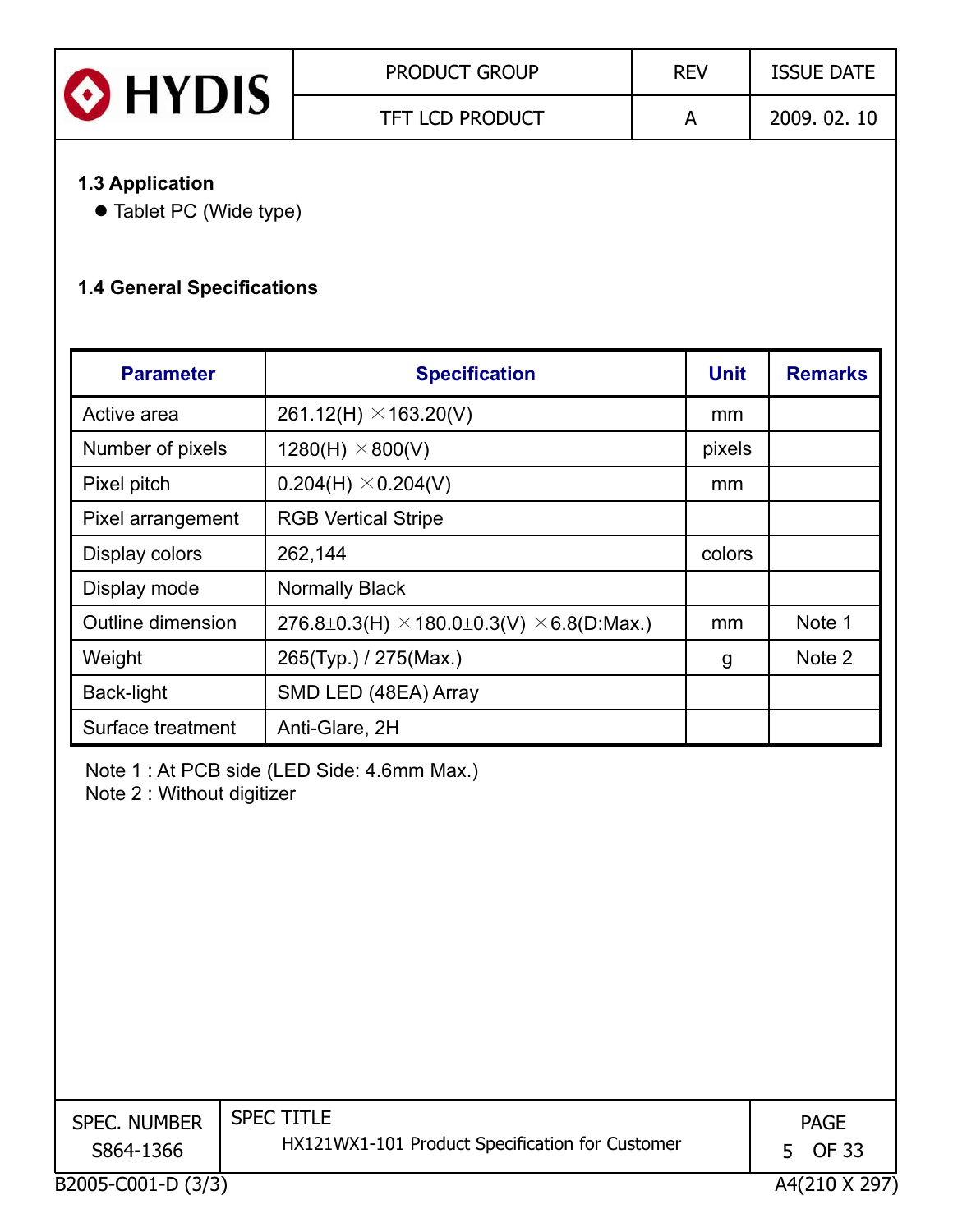| <b>O</b> HYDIS | <b>PRODUCT GROUP</b>   | <b>REV</b> | <b>ISSUE DATE</b> |
|----------------|------------------------|------------|-------------------|
|                | <b>TFT LCD PRODUCT</b> |            | 2009.02.10        |

### **2.0 ABSOLUTE MAXIMUM RATINGS**

The followings are maximum values which, if exceed, may cause faulty operation or damage to the unit.

Ta= $25+/-2$ °C

| <b>Parameter</b>                       | <b>Symbol</b>           | Min.   | Max.          | <b>Unit</b>          | <b>Remarks</b> |
|----------------------------------------|-------------------------|--------|---------------|----------------------|----------------|
| Logic Power Supply Voltage             | $\rm V_{DD}$            | $-0.3$ | 4.0           | V                    |                |
| Logic Power Supply Voltage             | $V_{IN}$                | $-0.3$ | $V_{DD}$ +0.3 | V                    |                |
| <b>Back-light Power Supply Voltage</b> | $HV_{DD}$               | $-0.3$ | 40            | V                    |                |
| <b>Back-light LED Current</b>          | <sup>I</sup> LED        |        | 30            | mA                   | Note 1         |
| Back-light LED Reverse Voltage         | $\mathsf{V}_\mathsf{R}$ |        | 5             | V                    |                |
| <b>Operating Temperature</b>           | ${\tt T_{OP}}$          | 0      | $+50$         | $\mathrm{C}^{\circ}$ |                |
| <b>Storage Temperature</b>             | <b>SP</b>               | $-20$  | $+60$         | ົໂ                   | Note 1, Note 2 |

Note 1. Ambient temperature vs allowable forward current are shown in the figure below.

Note 2. Temperature and relative humidity range are shown in the figure below. 90% RH Max. ( $40^{\circ}$   $\geq$  Ta) Maximum wet - bulb temperature at 39  $\degree$  or less. ( > 40  $\degree$  ) No condensation.

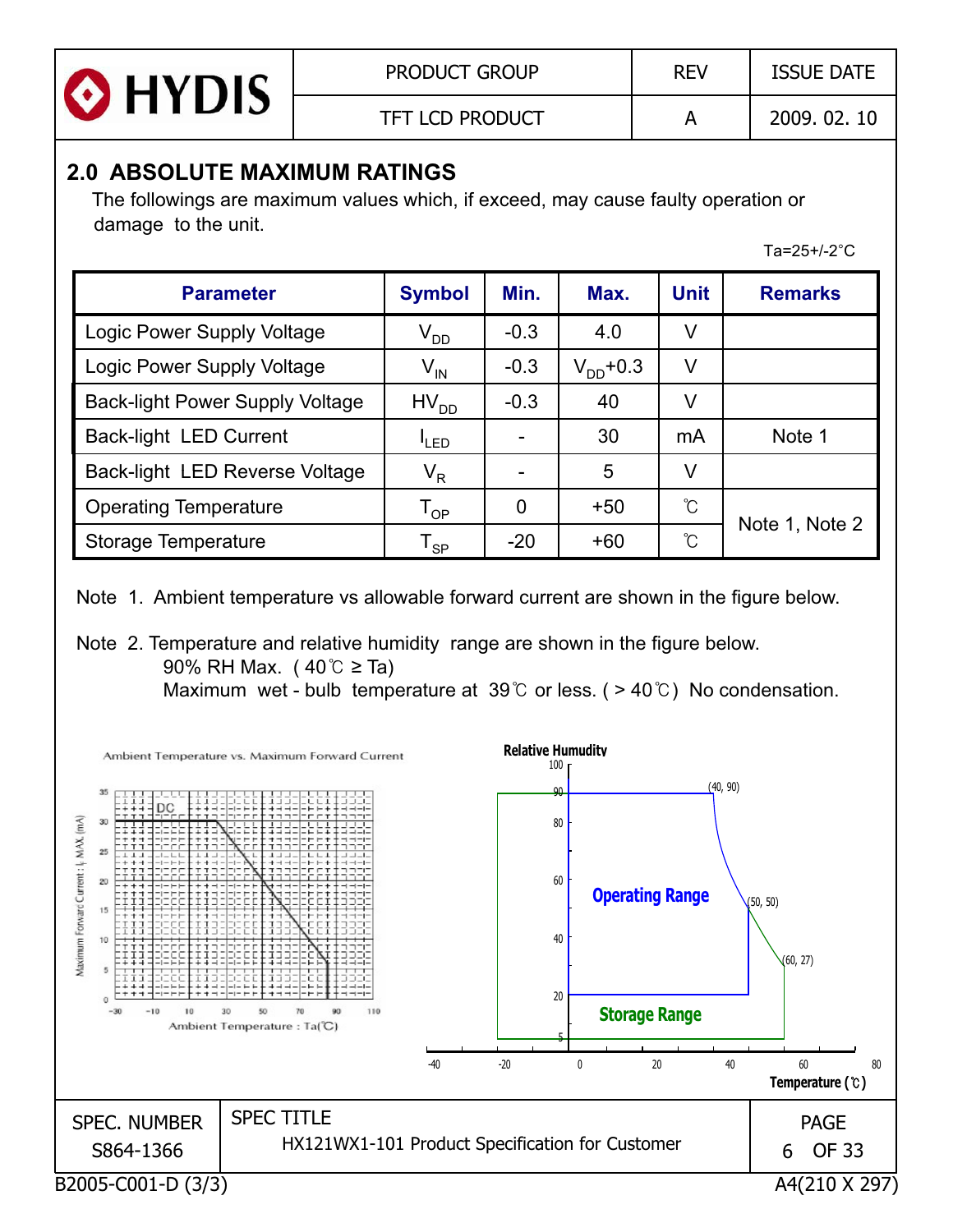

## **3.0 ELECTRICAL SPECIFICATIONS**

#### **3.1 Electrical Specifications**

**<** Table 3. Electrical Specifications >

| <b>Parameter</b>                                                                                                                                          |                                                 | Min.                         | Typ.           | Max.                     | <b>Unit</b>   | <b>Remarks</b>    |
|-----------------------------------------------------------------------------------------------------------------------------------------------------------|-------------------------------------------------|------------------------------|----------------|--------------------------|---------------|-------------------|
| Logic Power Supply Voltage                                                                                                                                | $V_{DD}$                                        | 3.0                          | 3.3            | 3.6                      | $\vee$        | Note 1            |
| Logic Power Supply Current                                                                                                                                | $I_{DD}$                                        | $\qquad \qquad \blacksquare$ | 300            | 470                      | mA            | Note 1            |
| <b>Back-light Power Supply Voltage</b>                                                                                                                    | $HV_{DD}$                                       | 7.0                          | 12.0           | 20                       | $\vee$        | Note 2            |
| <b>Back-light Power Supply Current</b>                                                                                                                    | <b>I</b> HVDD                                   |                              | 255            | 305                      | mA            | Note 2, 3         |
| <b>Back-light Power Consumption</b>                                                                                                                       | $P_{BL}$                                        | $\overline{a}$               | 3.06           | 3.66                     | W             | Note 2, 3         |
| <b>LED Driver's Efficiency</b>                                                                                                                            | η                                               | $\qquad \qquad \blacksquare$ | 82             | $\qquad \qquad -$        | $\frac{0}{0}$ | Note 2, 3         |
| <b>Back-light PWM Frequency</b>                                                                                                                           | $F_{\rm PWM}$                                   | 200                          | 320            | 350                      | Hz            |                   |
| High Level PWM Signal Voltage                                                                                                                             | <b>V</b> <sub>PWMH</sub>                        | 2.1                          | 3.3            | 5.0                      | $\vee$        |                   |
| Low Level PWM Signal Voltage                                                                                                                              | $V_{\sf{PWML}}$                                 | $\overline{\phantom{a}}$     | $\overline{0}$ | 0.6                      | $\vee$        |                   |
| <b>High Level Differential Input Signal</b><br>Voltage                                                                                                    | $V_{\rm IH}$                                    | $\overline{a}$               | $\overline{a}$ | $+100$                   | mV            | $V_{CM} = 1.2V$   |
| Low Level Differential Input Signal<br>Voltage                                                                                                            | $V_{IL}$                                        | $-100$                       | $\overline{a}$ | $\overline{\phantom{a}}$ | mV            |                   |
| Back-light LED Voltage /<br>Back-light LED Total Voltage                                                                                                  | $\sqrt{\mathcal{N}_{BL}}$                       |                              | 3.2<br>/38.4   | 3.5<br>/42.0             | $\vee$        | Note 4            |
| Back-light LED Current /<br><b>Back-light LED Total Current</b>                                                                                           | ים.µ'<br>$\Lambda_{\scriptscriptstyle{\sf BL}}$ |                              | 16.9<br>/67.6  | 17.8<br>/71.2            | mA            | Note 4            |
| Life Time                                                                                                                                                 |                                                 | 10,000                       |                |                          | <b>Hrs</b>    | Note <sub>6</sub> |
|                                                                                                                                                           | $P_D$                                           |                              | 0.95           | 1.50                     |               |                   |
| <b>EBL (Extended Battery Life)</b>                                                                                                                        | $\mathsf{P}_{\mathsf{LED}}$                     |                              | 0.50           | 0.88                     |               | Note 1, 2, 3      |
|                                                                                                                                                           | $P_{total}$                                     |                              | 1.45           | 2.38                     |               |                   |
|                                                                                                                                                           | $P_D$                                           |                              | 1.0            | 1.55                     | W             | Note 1            |
| <b>Power Consumption</b>                                                                                                                                  | $P_{LED}$                                       |                              | 2.60           | 2.99                     | W             | Note 4            |
|                                                                                                                                                           | $P_{total}$                                     |                              | 3.60           | 4.54                     | W             | Note 1, 4         |
|                                                                                                                                                           |                                                 |                              |                |                          |               |                   |
| <b>SPEC TITLE</b><br><b>SPEC. NUMBER</b><br><b>PAGE</b><br>HX121WX1-101 Product Specification for Customer<br><b>OF 33</b><br>S864-1366<br>$\overline{7}$ |                                                 |                              |                |                          |               |                   |
| B2005-C001-D (3/3)                                                                                                                                        |                                                 |                              |                |                          |               | A4(210 X 297)     |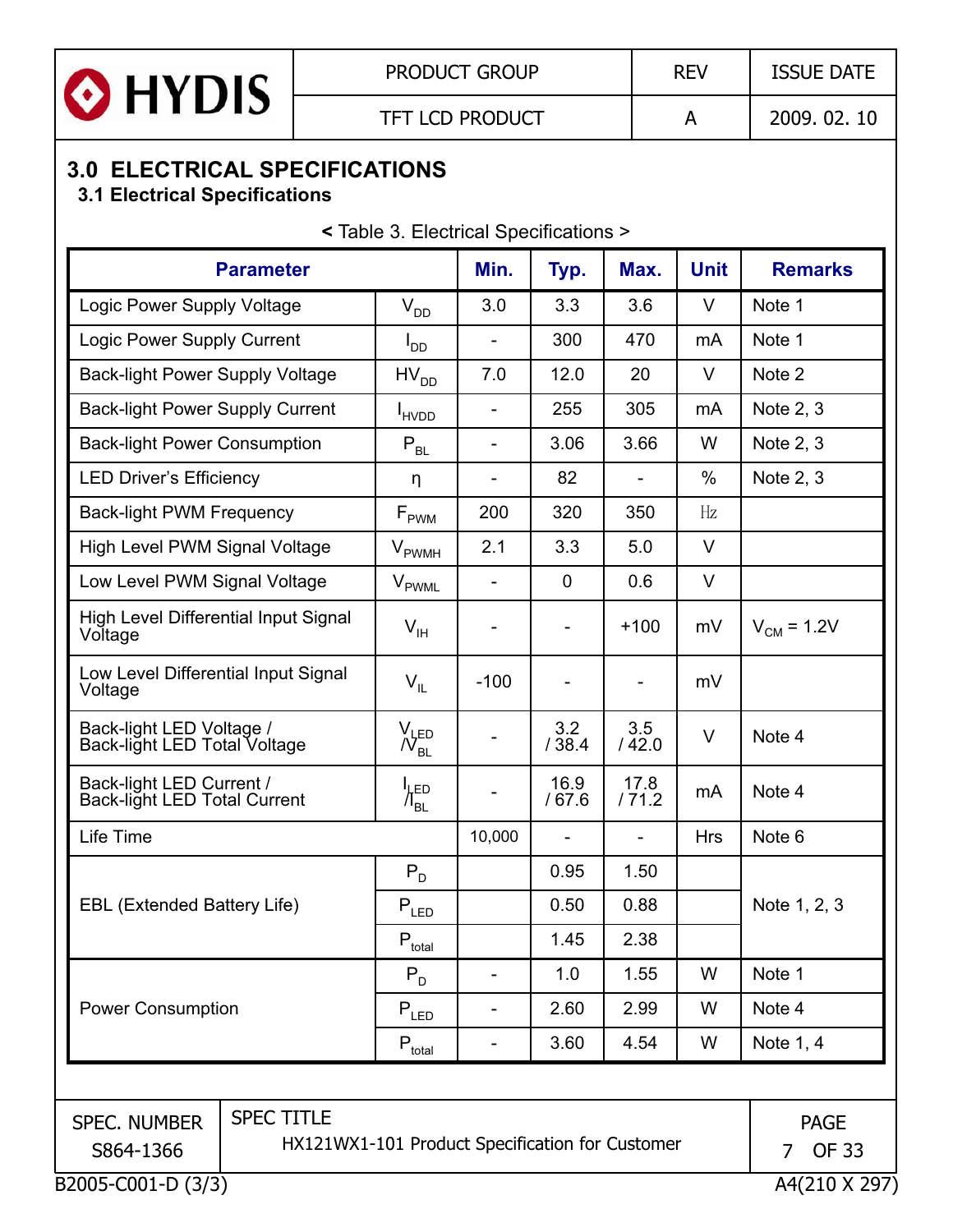



- 6. End of Life shall be determined by the time when any of the following is satisfied under continuous lighting at  $25^{\circ}$  and ILED = 16.9mA.
	- -. Intensity drops to 50% of the Initial Value (Luminance Spec.)
	- -. Based on LED

#### **3.2 PWM Duty Ratio vs Brightness**

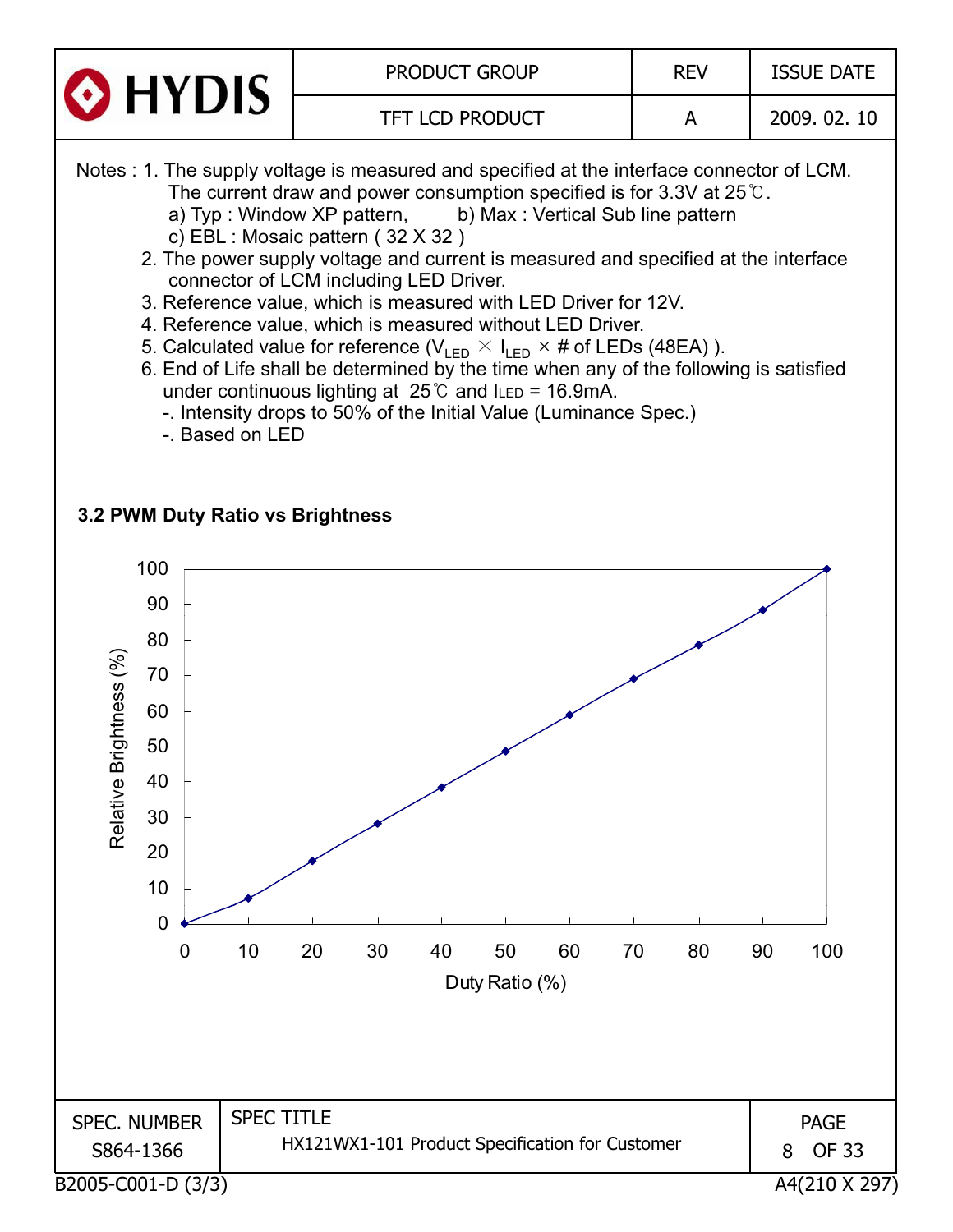

## **4.0 OPTICAL SPECIFICATIONS**

#### **41O i . verview**

The test of optical specifications shall be measured in a dark room (ambient luminance  $\leq 1$ lux and temperature =  $25\pm2\degree$ C) with the equipment of Luminance meter system (Goniometer system and TOPCON BM-5A) and test unit shall be located at an approximate distance 50cm from the LCD surface at a viewing angle of  $\theta$  and  $\Phi$  equal to 0°. We refer to  $\theta_{\alpha=0}$ (= $\theta$ 3) as the 3 o'clock direction (the "right"),  $\theta_{\alpha=90}$  (=  $\theta$ 12) as the 12 o'clock direction ("upward"),  $\theta_{\alpha=180}$  (=  $\theta$ 9) as the 9 o'clock direction ("left") and  $\theta_{\alpha=270}$ (=  $\theta$ 6) as the 6 o'clock direction ("bottom"). While scanning  $\theta$  and/or  $\varnothing$ , the center of the measuring spot on the Display surface shall stay fixed. The backlight should be operating for 30 minutes prior to measurement.  $V_{DD}$  shall be 3.3+/- 0.3V at 25°C. Optimum viewing angle direction is 6 o'clock.

#### **4.2 Optical Specifications**

<Table 4. Optical Specifications>

| <b>Parameter</b>                    |                   | <b>Symbol</b>          | <b>Condition</b>                                | Min.                     | Typ.                     | Max.                     | <b>Unit</b>       | <b>Remarks</b> |
|-------------------------------------|-------------------|------------------------|-------------------------------------------------|--------------------------|--------------------------|--------------------------|-------------------|----------------|
|                                     |                   | $\Theta$ <sub>3</sub>  |                                                 |                          | 90                       |                          | Deg.              |                |
| <b>Viewing Angle</b>                | Horizontal        | $\Theta_{9}$           | CR > 10                                         | $\overline{\phantom{0}}$ | 90                       |                          | Deg.              | Note 1         |
| Range                               | Vertical          | $\Theta_{12}$          |                                                 | $\overline{a}$           | 90                       | $\overline{\phantom{0}}$ | Deg.              |                |
|                                     |                   | $\Theta_{6}$           |                                                 |                          | 90                       |                          | Deg.              |                |
| <b>Luminance Contrast Ratio</b>     |                   | <b>CR</b>              |                                                 | 500                      | 700                      | $\overline{\phantom{0}}$ |                   | Note 2         |
| Luminance of<br>White               | 5 Points          | $Y_w$                  |                                                 | 250                      | 300                      |                          | cd/m <sup>2</sup> |                |
| White                               | 5 Points          | $\Delta Y5$            |                                                 | 80                       | $\blacksquare$           | $\overline{\phantom{0}}$ |                   |                |
| Luminance<br>Uniformity             | 13 Points         | $\Delta Y$ 13          |                                                 | 60                       | $\overline{\phantom{a}}$ |                          | $\%$              | Note 3         |
|                                     |                   | $W_{x}$                |                                                 | 0.273                    | 0.313                    | 0.353                    |                   |                |
|                                     | White             | $W_{v}$                | $\Theta = 0^{\circ}$                            | 0.289                    | 0.329                    | 0.369                    |                   |                |
|                                     |                   | $R_{x}$                |                                                 | 0.545                    | 0.585                    | 0.625                    |                   | Note 4         |
| Color                               | Red               | $R_{v}$                |                                                 | 0.333                    | 0.373                    | 0.413                    |                   |                |
| Chromaticity                        |                   | $G_{x}$                |                                                 | 0.305                    | 0.345                    | 0.385                    |                   |                |
|                                     | Green             | $G_{v}$                |                                                 | 0.525                    | 0.565                    | 0.605                    |                   |                |
|                                     |                   | $B_{x}$                |                                                 | 0.110                    | 0.150                    | 0.190                    |                   |                |
|                                     | <b>Blue</b>       | $B_{v}$                |                                                 | 0.098                    | 0.138                    | 0.178                    |                   |                |
| <b>Color Reproduction</b>           |                   |                        |                                                 |                          | 42                       |                          | $\frac{0}{0}$     |                |
| Response<br>Time                    |                   | Total<br>$(T_r + T_d)$ | Ta= $25^\circ$ C<br>$\Theta = 0^{\circ}$        |                          | 30                       |                          | ms                | Note 5         |
| <b>Cross Talk</b>                   |                   | <b>CT</b>              | $\Theta = 0^{\circ}$                            | $\overline{a}$           | $\blacksquare$           | 2.0                      | $\frac{0}{0}$     | Note 6         |
|                                     |                   |                        |                                                 |                          |                          |                          |                   |                |
| <b>SPEC. NUMBER</b>                 | <b>SPEC TITLE</b> |                        |                                                 |                          |                          |                          |                   | <b>PAGE</b>    |
| S864-1366                           |                   |                        | HX121WX1-101 Product Specification for Customer |                          |                          |                          | 9                 | <b>OF 33</b>   |
| B2005-C001-D (3/3)<br>A4(210 X 297) |                   |                        |                                                 |                          |                          |                          |                   |                |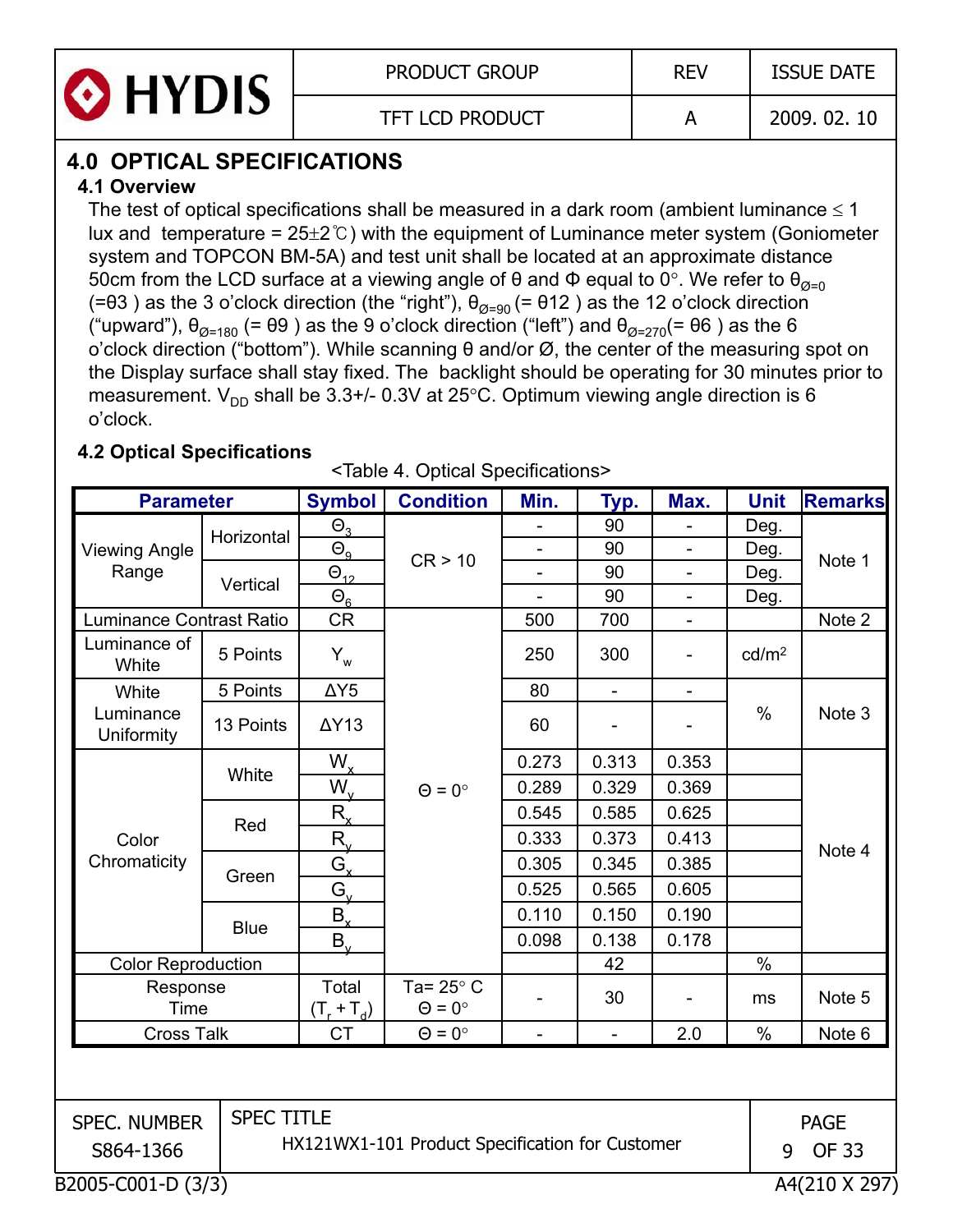| <b>O</b> HYDIS | <b>PRODUCT GROUP</b>   | <b>REV</b> | <b>ISSUE DATE</b> |
|----------------|------------------------|------------|-------------------|
|                | <b>TFT LCD PRODUCT</b> |            | 2009, 02, 10      |
|                |                        |            |                   |

- Note : 1. Viewing angle is the angle at which the contrast ratio is greater than 10. The viewing are determined for the horizontal or 3, 9 o'clock direction and the vertical or 6, 12 o'clock direction with respect to the optical axis which is normal to the LCD surface (see FIGURE 1 shown in page 11).
	- 2. Contrast measurements shall be made at viewing angle of  $\Theta = 0^{\circ}$  and at the center of the LCD surface. Luminance shall be measured with all pixels in the view field set first to white, then to the dark (black) state. (See FIGURE 1 shown in page 11) Luminance Contrast Ratio (CR) is defined mathematically.

Luminance when displaying a white raster

Luminance when displaying a black raster

3. The White luminance uniformity on LCD surface is then expressed. (See FIGURE 2~3 shown in page 12)

 $CR =$ 

Uniformity  $\Delta Y =$ Minimum Luminance of 5(or 13) points<br>Maximum Luminance of 5(or 13) points X 100 (%)

- 4. The color chromaticity coordinates specified in Table 4 shall be calculated from the spectral data measured with all pixels first in red, green, blue and white. Measurements shall be made at the center of the panel.
- 5. The electro-optical response time measurements shall be made as FIGURE 4 shown in page 13 by switching the "data" input signal OFF and ON. The times needed for the luminance to change from 10% to 90% is Tr, and 90% to 10% is Td. (See FIGURE 4 shown in page 13)
- 6. Cross-Talk of one area of the LCD surface by another shall be measured by comparing the luminance (YA) of a 25mm diameter area, with all display pixels set to a gray level, to the luminance (YB) of that same area when any adjacent area is driven dark. (See FIGURE 5 shown in page 13)

| <b>SPEC. NUMBER</b><br>S864-1366 | <b>SPEC TITLE</b><br>HX121WX1-101 Product Specification for Customer | <b>PAGE</b><br>OF 33<br>10 |
|----------------------------------|----------------------------------------------------------------------|----------------------------|
|                                  |                                                                      |                            |
| <b>BOOSE COOL B (0.19)</b>       |                                                                      | 1.10101010000              |

B2005-C001-D (3/3) A4(210 X 297)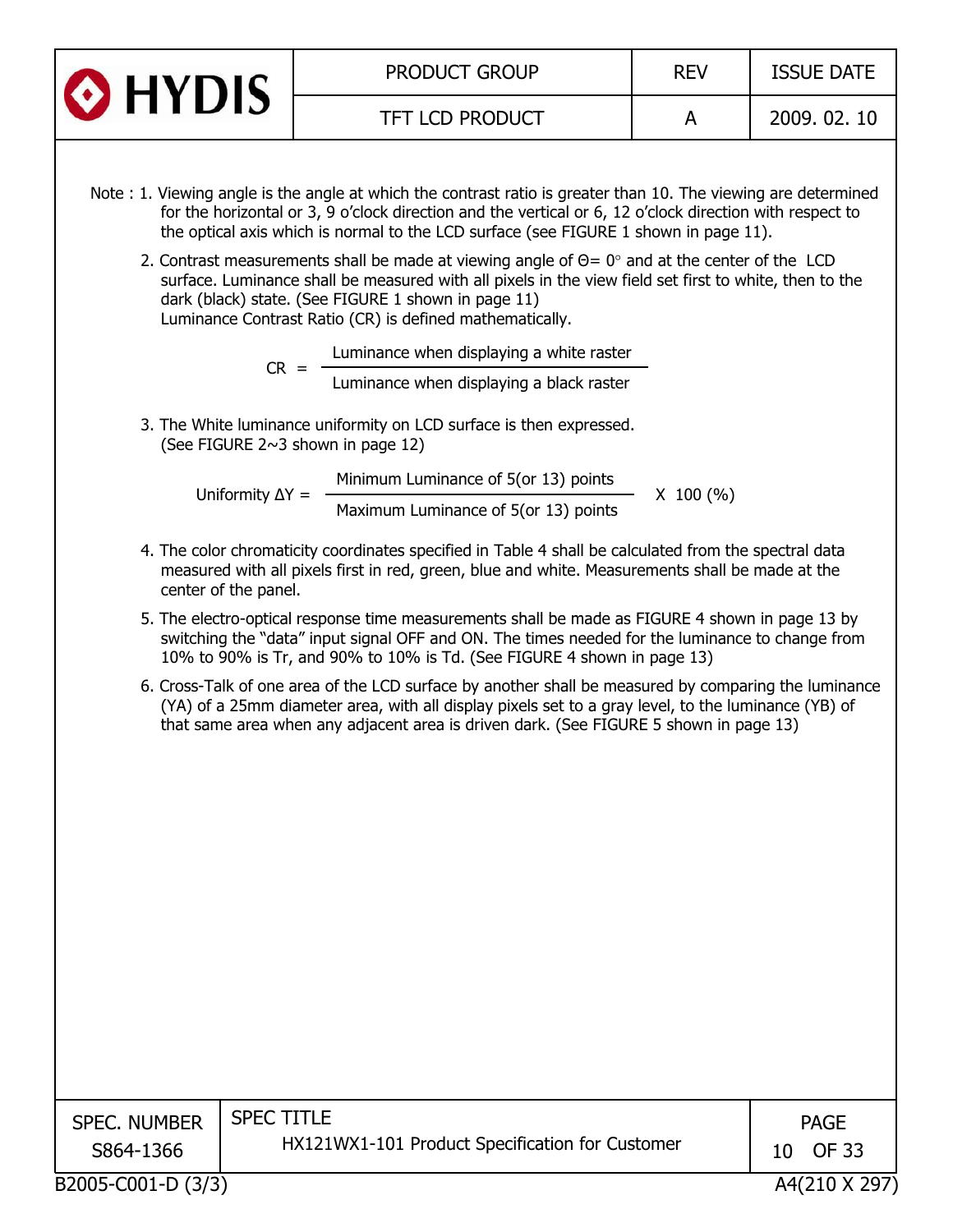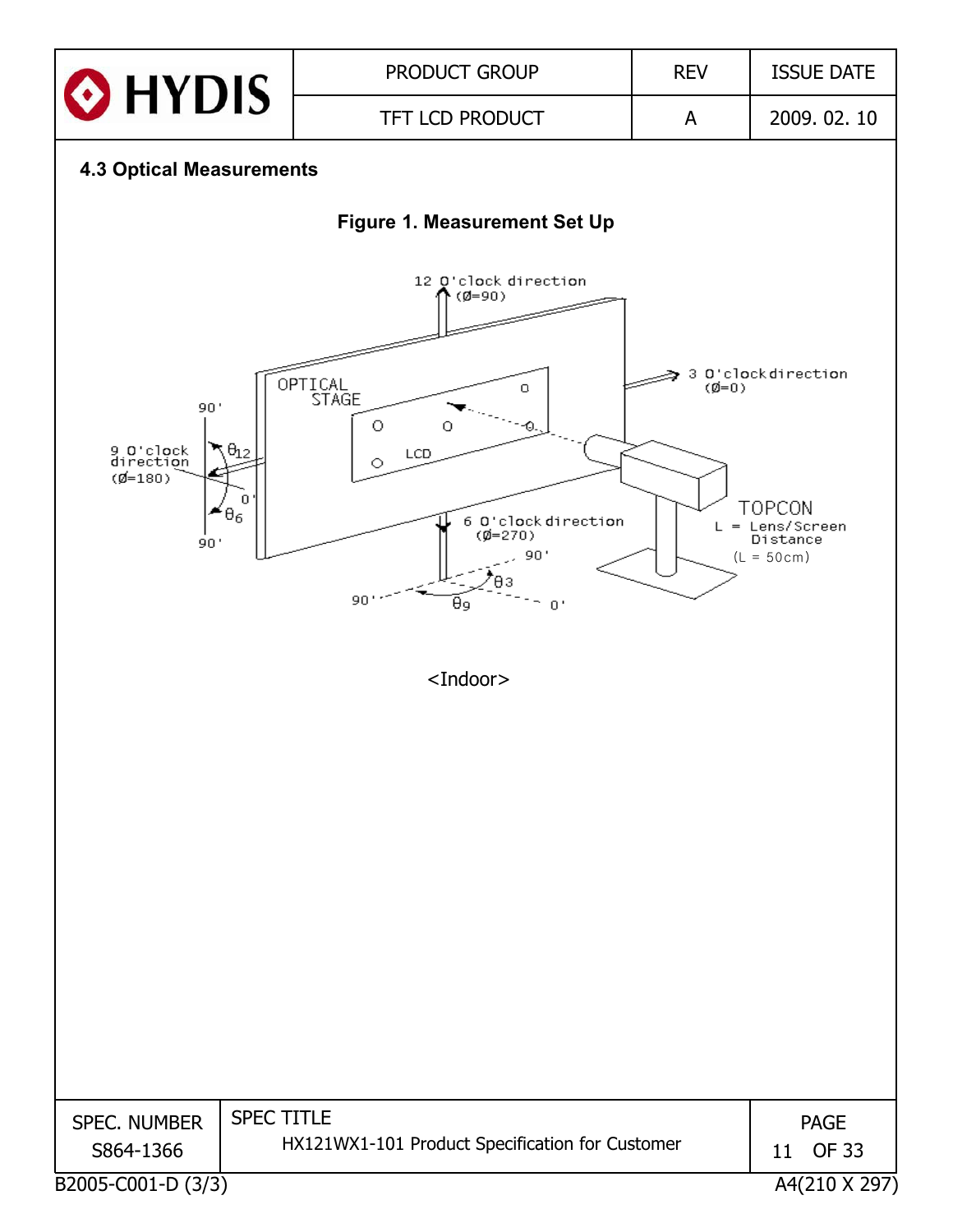| <b>O</b> HYDIS | <b>PRODUCT GROUP</b>   | <b>REV</b> | <b>ISSUE DATE</b> |
|----------------|------------------------|------------|-------------------|
|                | <b>TFT LCD PRODUCT</b> |            | 2009. 02. 10      |





#### Note.

Luminance of white is defined as luminance values of 5 points across the LCD surface. Luminance shall be measured with all pixels in the view field set first to white. This measurement shall be taken at the locations shown in Figure 2 for a total of the measurements per display.

\*  $Yw = (Sum of 5 Points Luminance / 5 )$ 

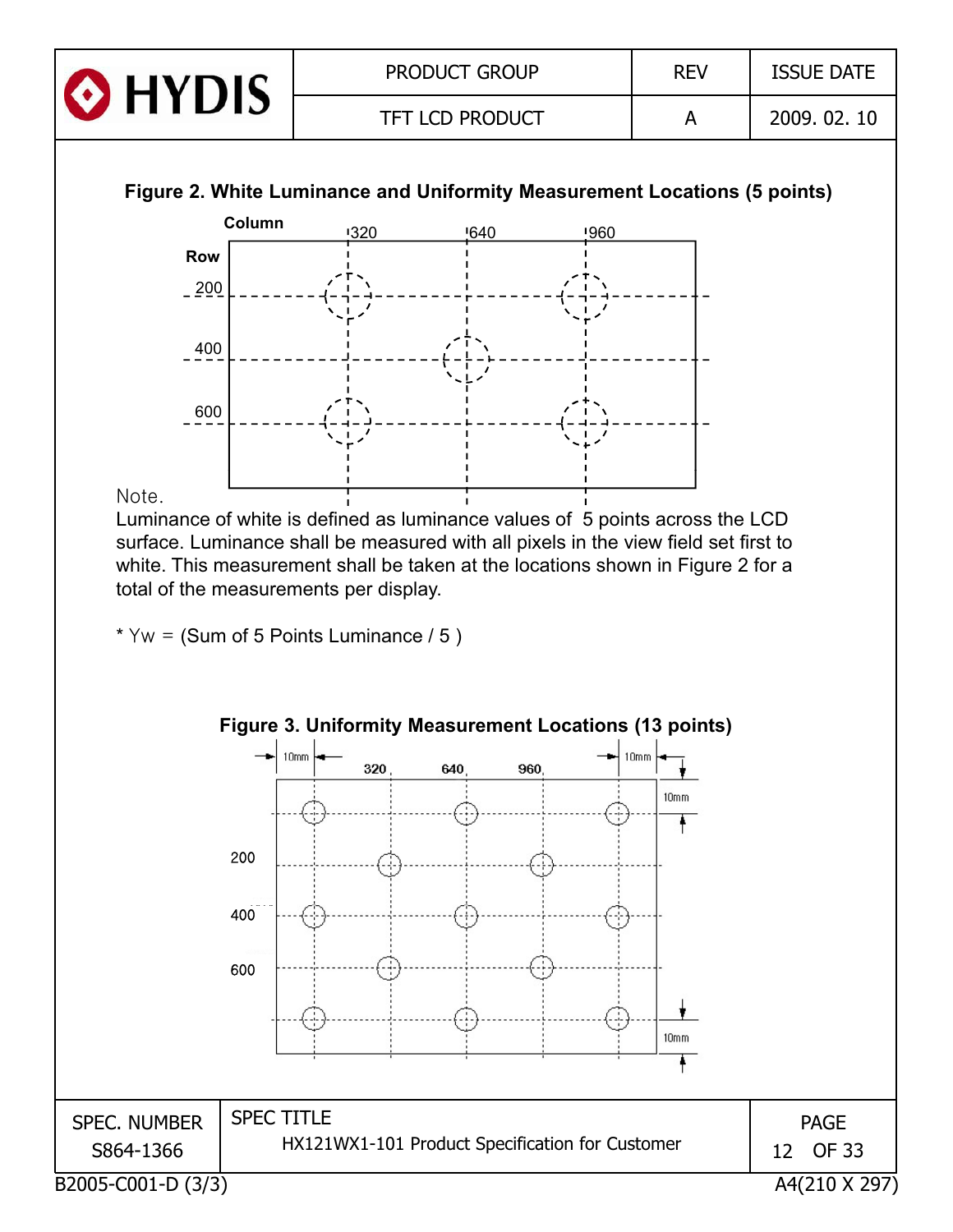

#### **Figure 4. Response Time Testing**



**Figure 5. Cross Modulation Test Description**

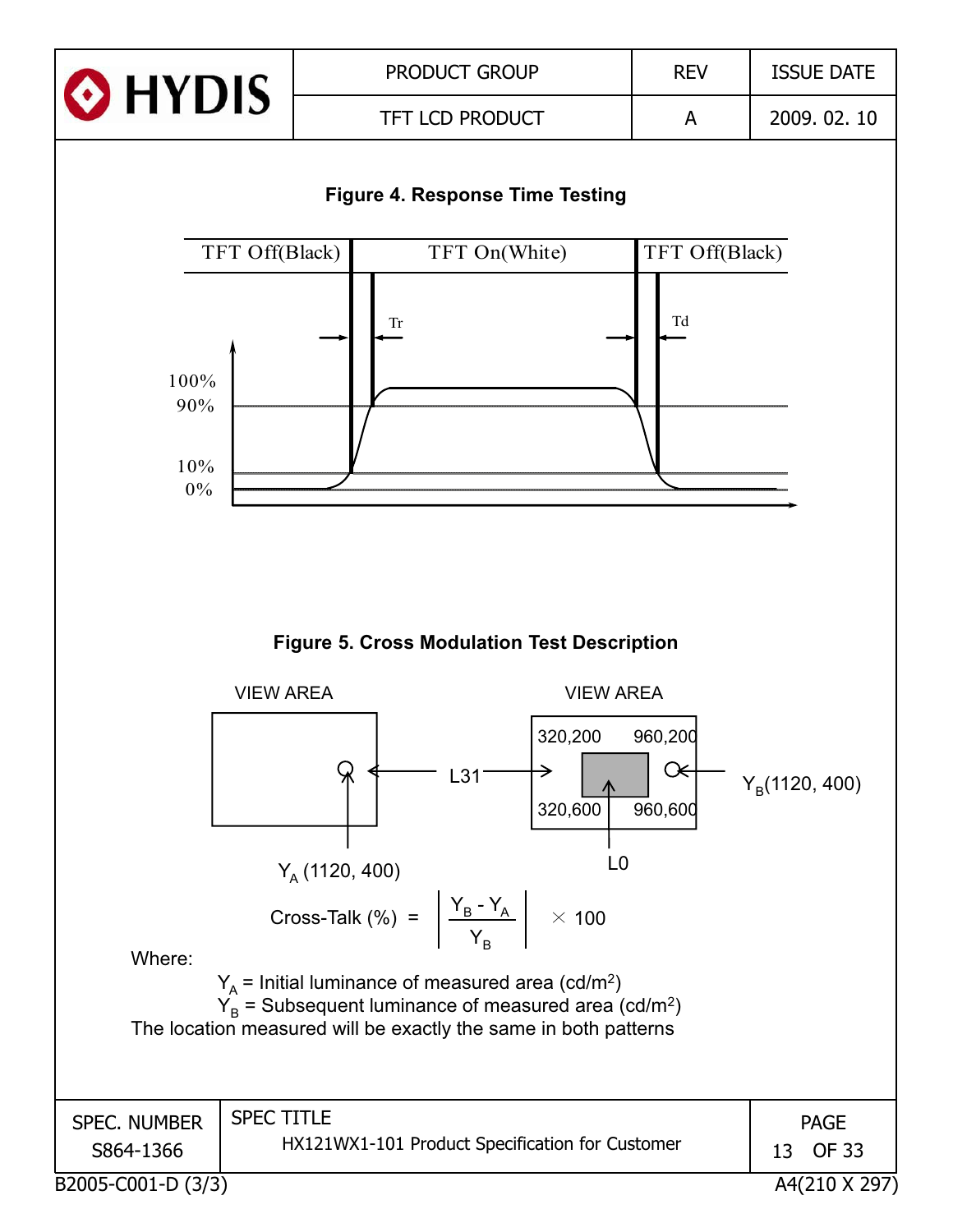

## **5.0 INTERFACE CONNECTIONS**

#### **5.1 Electrical Interface Connection**

#### **CN1 Interface Connector (FI-JT40S-HF10, Manufactured by JAE)**

| Pin No.        | <b>Symbol</b>      | <b>Function</b>               | Pin No. | <b>Symbol</b>     | <b>Function</b>                |
|----------------|--------------------|-------------------------------|---------|-------------------|--------------------------------|
| 1              | GND1               | <b>GROUND</b>                 | 21      | GND6              | <b>GROUND</b>                  |
| $\overline{2}$ | <b>CONNTST</b>     | <b>Connector Test</b>         | 22      | <b>RCLKIN-</b>    | LVDS Negative clock signal (-) |
| 3              | LVDD1              | Logic Power Supply: +3.3V     | 23      | RCLKIN+           | LVDS Positive clock signal (+) |
| 4              | LVDD <sub>2</sub>  | Logic Power Supply: +3.3V     | 24      | GND7              | <b>GROUND</b>                  |
| 5              | LVDD3              | Logic Power Supply: +3.3V     | 25      | <b>VDIM</b>       | <b>PWM Brightness Control</b>  |
| 6              | <b>VDD DEID</b>    | EDID Power Supply: +3.3V      | 26      | Reserved          | NON-CONNECTION                 |
| $\overline{7}$ | <b>TEST</b>        | NON-CONNECTION                | 27      | Reserved          | NON-CONNECTION                 |
| 8              | CLK EDID           | <b>EDID Clock</b>             | 28      | HVGND1            | <b>GROUND</b>                  |
| 9              | DATA EDID          | <b>EDID Data</b>              | 29      | HVGND2            | <b>GROUND</b>                  |
| 10             | GND <sub>2</sub>   | <b>GROUND</b>                 | 30      | HVGND3            | <b>GROUND</b>                  |
| 11             | GND <sub>3</sub>   | <b>GROUND</b>                 | 31      | HVGND4            | <b>GROUND</b>                  |
| 12             | NC                 | NON-CONNECTION                | 32      | HVGND5            | <b>GROUND</b>                  |
| 13             | RINO-              | LVDS Negative data signal (-) | 33      | <b>NC</b>         | NON-CONNECTION                 |
| 14             | RIN <sub>0</sub> + | LVDS Positive data signal (+) | 34      | HVDD1             | Back-light Power Supply: +12V  |
| 15             | GND4               | <b>GROUND</b>                 | 35      | HVDD2             | Back-light Power Supply: +12V  |
| 16             | RIN1-              | LVDS Negative data signal (-) | 36      | HVDD3             | Back-light Power Supply: +12V  |
| 17             | $RIN1+$            | LVDS Positive data signal (+) | 37      | HVDD4             | Back-light Power Supply: +12V  |
| 18             | GND <sub>5</sub>   | <b>GROUND</b>                 | 38      | HVDD <sub>5</sub> | Back-light Power Supply: +12V  |
| 19             | RIN2-              | LVDS Negative data signal (-) | 39      | <b>CONNTST</b>    | <b>Connector Test</b>          |
| 20             | $RIN2+$            | LVDS Positive data signal (+) | 40      | GND <sub>8</sub>  | <b>GROUND</b>                  |

Note 1. Connected with No. 2 & 39

Note 2. Start from left side

|                                  | <b>PCB</b> | #1<br>#40<br><b>CN1 (FI-JH40S-HF10)</b>                              |                            |
|----------------------------------|------------|----------------------------------------------------------------------|----------------------------|
| <b>SPEC. NUMBER</b><br>S864-1366 |            | <b>SPEC TITLE</b><br>HX121WX1-101 Product Specification for Customer | <b>PAGE</b><br>OF 33<br>14 |
| B2005-C001-D (3/3)               |            |                                                                      | A4(210 X 297)              |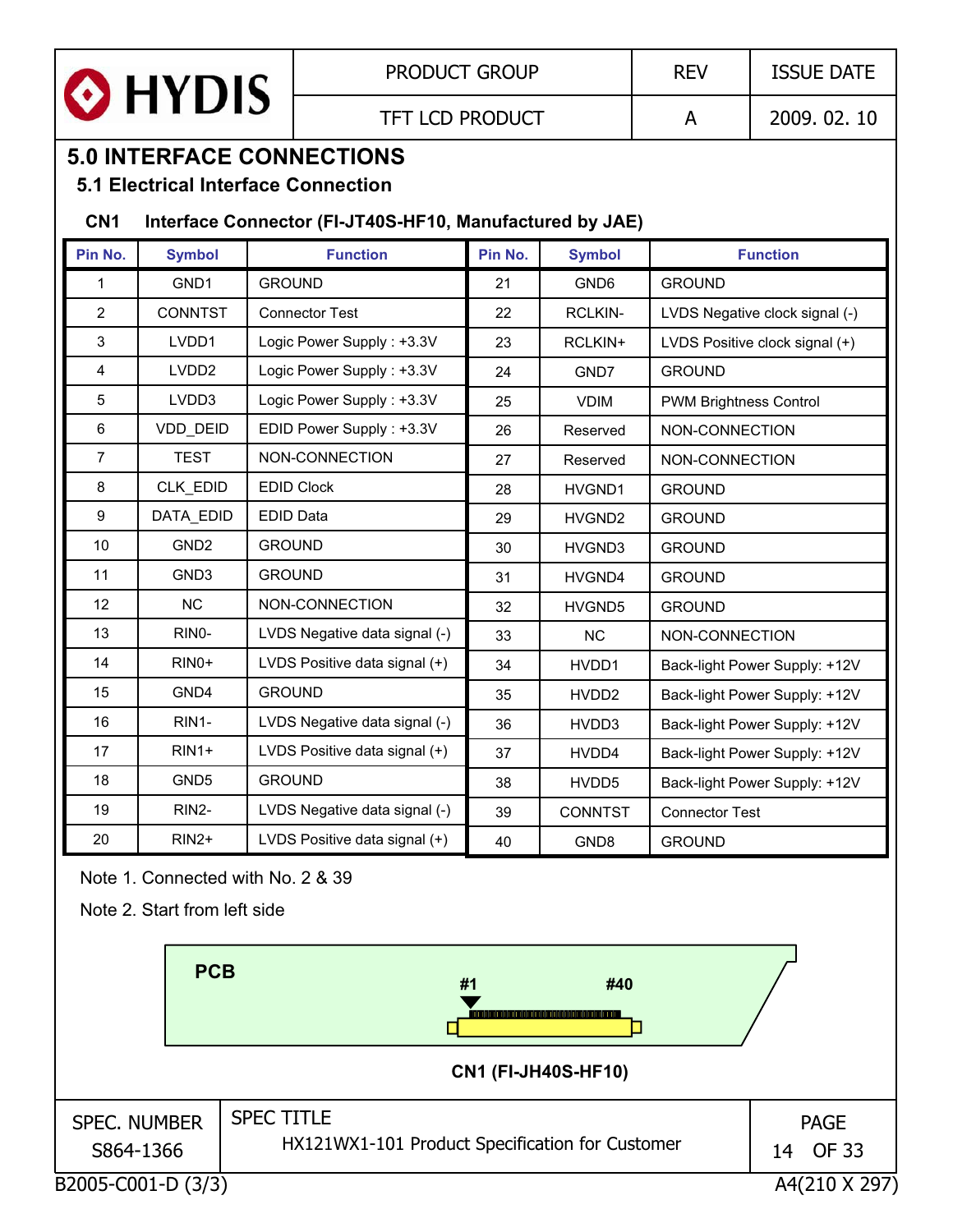| n.   |  |
|------|--|
| HYDI |  |
|      |  |

 $\Gamma$ 

#### **5.2 LVDS Interface**

#### **LVDS Transmitter : THC63LVDM83A**

| <b>Input</b>                                                                                                          |                | <b>Transmitter</b> | <b>Interface</b>           |                  | <b>FI-JH40S-</b><br><b>HF10</b> | <b>Remark</b> |
|-----------------------------------------------------------------------------------------------------------------------|----------------|--------------------|----------------------------|------------------|---------------------------------|---------------|
| signal                                                                                                                | <b>Pin No</b>  | <b>Pin No</b>      | System (Tx)                | TFT-LCD (Rx)     | Pin No.                         |               |
| R <sub>0</sub>                                                                                                        | 51             |                    |                            |                  |                                 |               |
| R <sub>1</sub>                                                                                                        | 52             |                    |                            |                  |                                 |               |
| R2                                                                                                                    | 54             |                    |                            |                  |                                 |               |
| R <sub>3</sub>                                                                                                        | 55             | 48<br>47           | OUT0-<br>OUT0+             | INO-<br>$INO+$   | 13<br>14                        |               |
| R <sub>4</sub>                                                                                                        | 56             |                    |                            |                  |                                 |               |
| R <sub>5</sub>                                                                                                        | $\mathfrak{S}$ |                    |                            |                  |                                 |               |
| G <sub>0</sub>                                                                                                        | $\overline{4}$ |                    |                            |                  |                                 |               |
| G <sub>1</sub>                                                                                                        | $6\phantom{a}$ |                    |                            |                  |                                 |               |
| G <sub>2</sub>                                                                                                        | $\overline{7}$ |                    |                            | $IN1-$<br>$IN1+$ | 16<br>17                        |               |
| G <sub>3</sub>                                                                                                        | 11             |                    |                            |                  |                                 |               |
| G4                                                                                                                    | 12             | 46<br>45           | OUT1-<br>OUT1+             |                  |                                 |               |
| G <sub>5</sub>                                                                                                        | 14             |                    |                            |                  |                                 |               |
| B <sub>0</sub>                                                                                                        | 15             |                    |                            |                  |                                 |               |
| <b>B1</b>                                                                                                             | 19             |                    |                            |                  |                                 |               |
| <b>B2</b>                                                                                                             | 20             |                    |                            |                  |                                 |               |
| <b>B3</b>                                                                                                             | 22             |                    |                            | $IN2-$<br>$IN2+$ | 19<br>20                        |               |
| <b>B4</b>                                                                                                             | 23             |                    |                            |                  |                                 |               |
| <b>B5</b>                                                                                                             | 24             | 42<br>41           | OUT2-<br>OUT <sub>2+</sub> |                  |                                 |               |
| <b>HSYNC</b>                                                                                                          | 27             |                    |                            |                  |                                 |               |
| <b>VSYNC</b>                                                                                                          | 28             |                    |                            |                  |                                 |               |
| DE                                                                                                                    | 30             |                    |                            |                  |                                 |               |
| <b>MCLK</b>                                                                                                           | 31             | 40                 | CLKOUT-                    | CLKIN-           | 22                              |               |
|                                                                                                                       |                | 39                 | CLKOUT+                    | CLKIN+           |                                 |               |
|                                                                                                                       |                |                    |                            |                  |                                 |               |
| SPEC TITLE<br>SPEC. NUMBER<br><b>PAGE</b><br>HX121WX1-101 Product Specification for Customer<br>S864-1366<br>15 OF 33 |                |                    |                            |                  |                                 |               |
| B2005-C001-D (3/3)                                                                                                    |                |                    |                            |                  |                                 | A4(210 X 297) |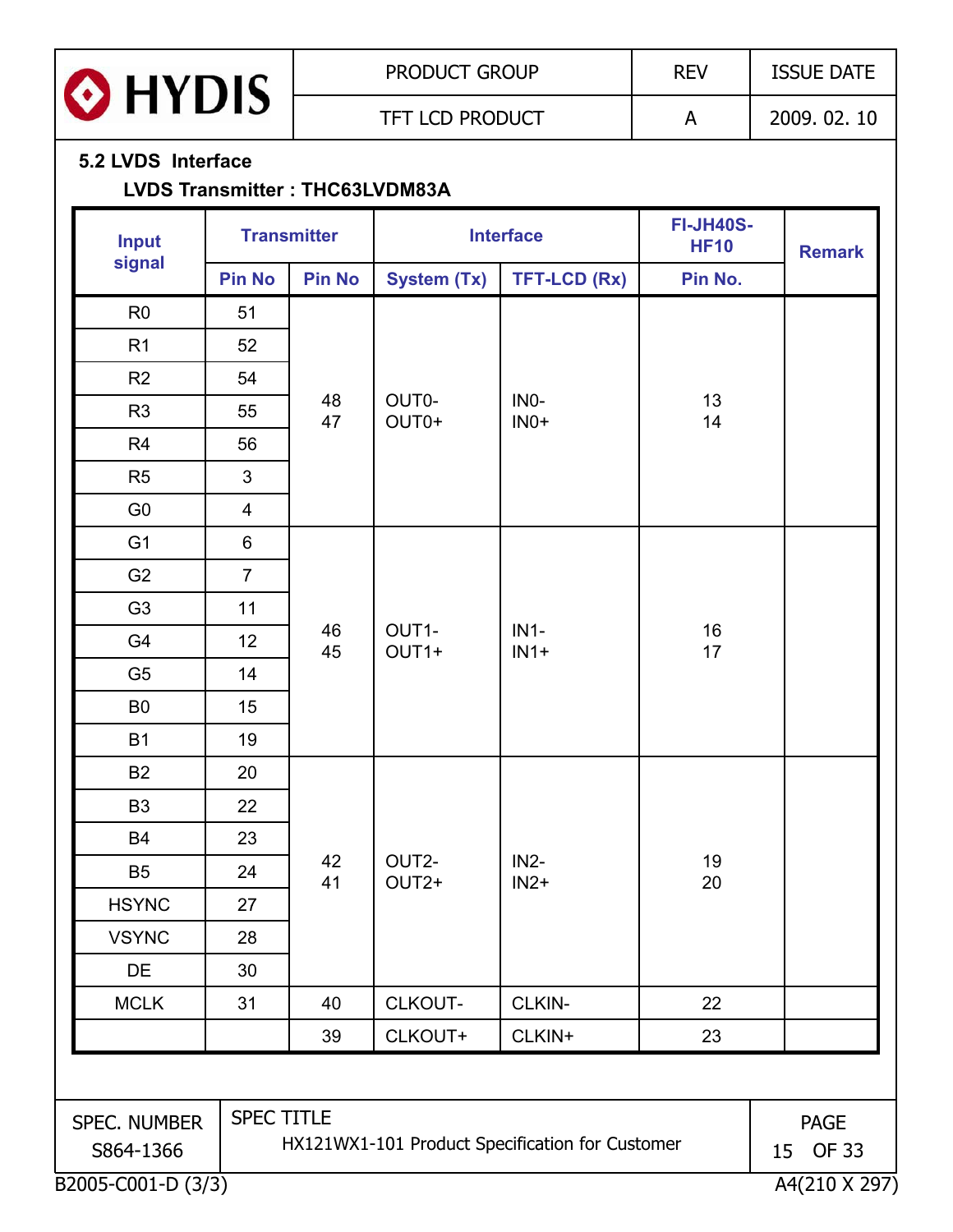| <b>O</b> HYDIS | <b>PRODUCT GROUP</b>   | <b>REV</b> | <b>ISSUE DATE</b> |
|----------------|------------------------|------------|-------------------|
|                | <b>TFT LCD PRODUCT</b> |            | 2009.02.10        |

#### **5.3 Back-light Interface**

#### **CN2 LED FPC Connector (04-6298-009, Manufactured by Kyocera)**

| Pin No.        | <b>Symbol</b>        | <b>Function</b>                 | <b>Remark</b>                   |
|----------------|----------------------|---------------------------------|---------------------------------|
|                | Anode1               | <b>LED Anode Power Supply</b>   |                                 |
| $\overline{2}$ | Anode <sub>2</sub>   | <b>LED Anode Power Supply</b>   | <b>LED Anode Power Supply</b>   |
| 3              | Anode3               | <b>LED Anode Power Supply</b>   | $(3.25V X 12EA = 39V)$          |
| $\overline{4}$ | Anode4               | <b>LED Anode Power Supply</b>   |                                 |
| 5              | <b>NC</b>            | Non-Connection                  |                                 |
| 6              | Cathode1             | <b>LED Cathode Power Supply</b> |                                 |
| 7              | Cathode <sub>2</sub> | <b>LED Cathode Power Supply</b> |                                 |
| 8              | Cathode3             | <b>LED Cathode Power Supply</b> | <b>LED Cathode Power Supply</b> |
| 9              | Cathode4             | <b>LED Cathode Power Supply</b> |                                 |

#### **5 4 Data Input Format 5.4**

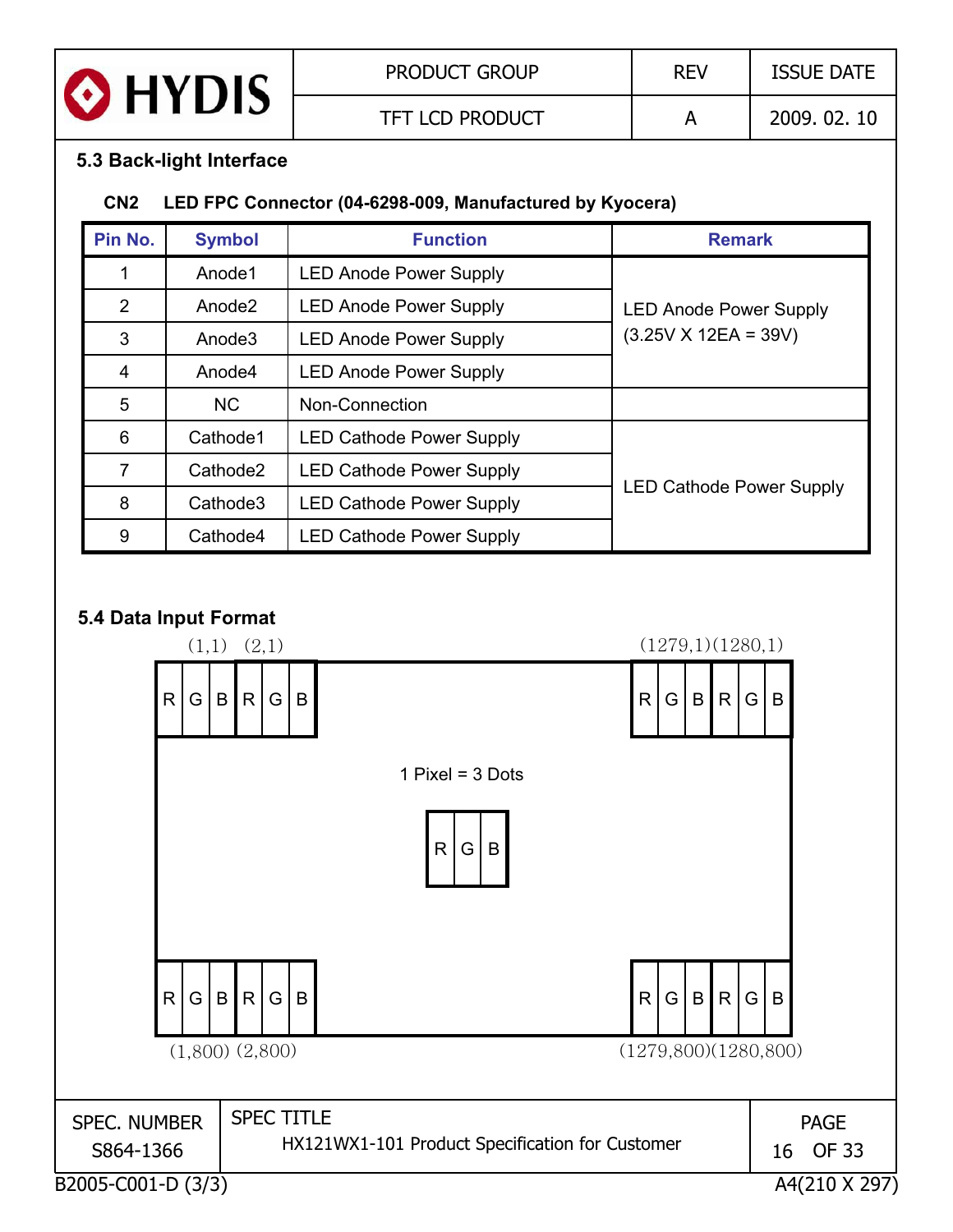| <b>O</b> HYDIS | <b>PRODUCT GROUP</b>   | <b>REV</b> | <b>ISSUE DATE</b> |
|----------------|------------------------|------------|-------------------|
|                | <b>TFT LCD PRODUCT</b> |            | 2009, 02, 10      |

## **6.0. SIGNAL TIMING SPECIFICATIONS**

**6.1 The 12.1" WXGA LCM is operated by the only DE (Data enable) mode (LVDS Transmitter Input**)

| <b>Item</b>                      | <b>Symbol</b> | Min. | Typ.  | Max.           | <b>Unit</b>   |
|----------------------------------|---------------|------|-------|----------------|---------------|
| <b>Frame Period</b>              | Τ1            | 810  | 823   |                | Lines         |
| <b>Vertical Display Period</b>   | T2            |      | 800   |                | Lines         |
| One line Scanning Period         | T3            | 1350 | 1440  | $\blacksquare$ | <b>Clocks</b> |
| <b>Horizontal Display Period</b> | T4            |      | 1280  |                | <b>Clocks</b> |
| <b>Clock Frequency</b>           | 1/T5          |      | 71.11 |                | <b>MHz</b>    |

## **7.0 SIGNAL TIMING WAVEFORMS**

**7 1 Timing Waveforms of Interface Signal 7.1 Interface Signal**

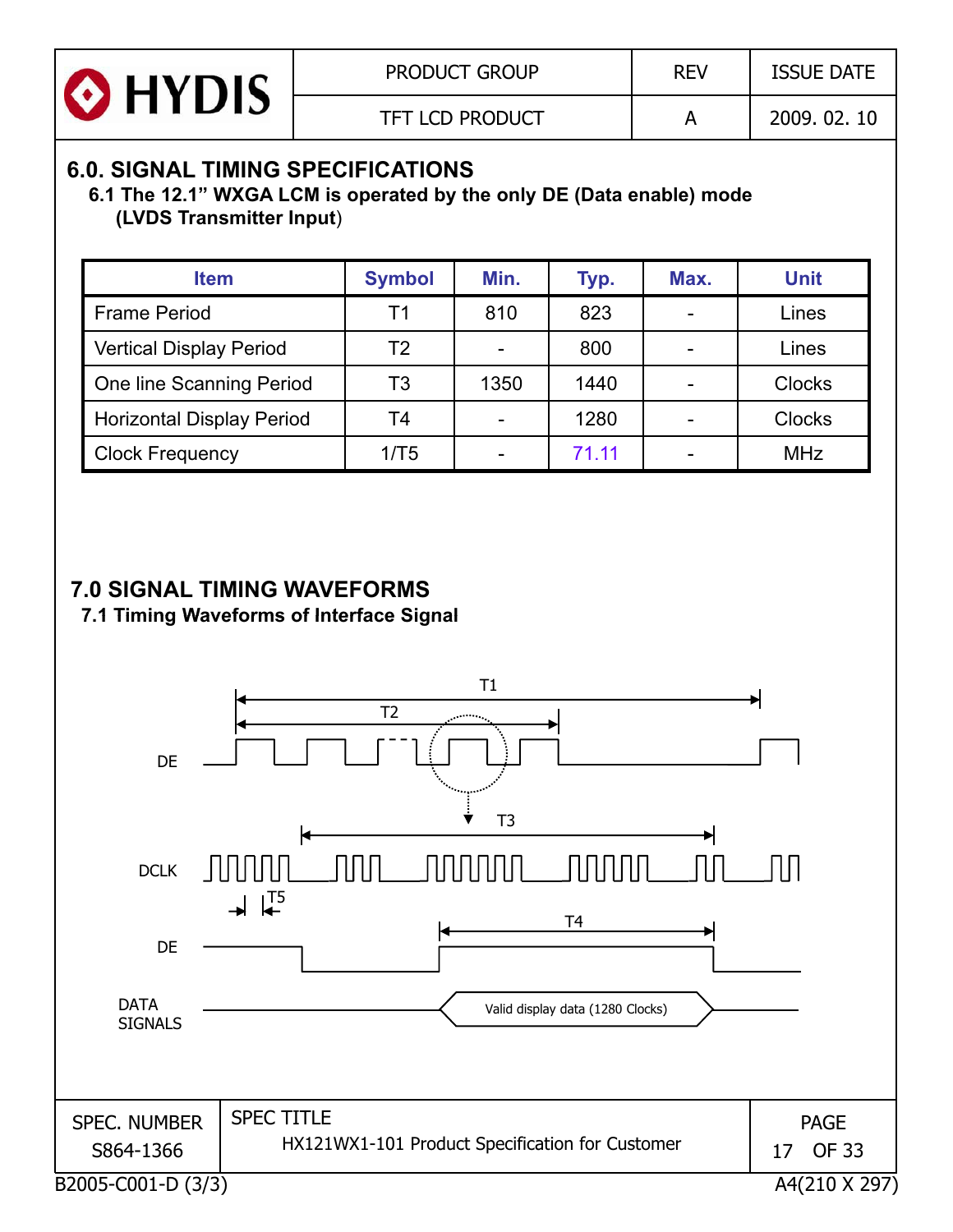| <b>O</b> HYDIS | <b>PRODUCT GROUP</b>   | <b>REV</b> | <b>ISSUE DATE</b> |
|----------------|------------------------|------------|-------------------|
|                | <b>TFT LCD PRODUCT</b> |            | 2009.02.10        |

#### **7.2 LVDS Rx Interface Timing Parameter**

The specification of the LVDS Rx interface timing parameter

| <b>Item</b>         | <b>Symbol</b>     | Min.                                          | Typ.                | Max.                    | <b>Unit</b> | <b>Remarks</b> |
|---------------------|-------------------|-----------------------------------------------|---------------------|-------------------------|-------------|----------------|
| <b>CLKIN Period</b> | tRCIP             | 12.50                                         | 14.06               | 25.00                   | nsec        |                |
| Input Data 0        | tRIP <sub>0</sub> | $-0.4$                                        | 0.0                 | $+0.4$                  | nsec        |                |
| Input Data 1        | tRIP1             | tRICP/7-0.4                                   | tRICP/7             | tRICP/7+0.4             | nsec        |                |
| Input Data 2        | tRIP <sub>2</sub> | $2 \times$ tRICP/7-0.4                        | $2 \times$ tRICP/7  | $2 \times$ tRICP/7+0.4  | nsec        |                |
| Input Data 3        | tRIP3             | $3 \times$ tRICP/7-0.4                        | $3 \times$ tRICP/7  | $3 \times$ tRICP/7+0.4  | nsec        |                |
| Input Data 4        | tRIP4             | $ 4 \times tR$ ICP/7-0.4 $ 4 \times tR$ ICP/7 |                     | $ 4 \times tRICP/7+0.4$ | nsec        |                |
| Input Data 5        | tRIP <sub>5</sub> | $5 \times$ tRICP/7-0.4                        | $15 \times tRICP/7$ | $15 \times$ tRICP/7+0.4 | nsec        |                |
| Input Data 6        | tRIP <sub>6</sub> | l6 $\times$ tRICP/7-0.4                       | $6 \times$ tRICP/7  | $6 \times$ tRICP/7+0.4  | nsec        |                |

< LVDS Rx Interface Timing Specification>

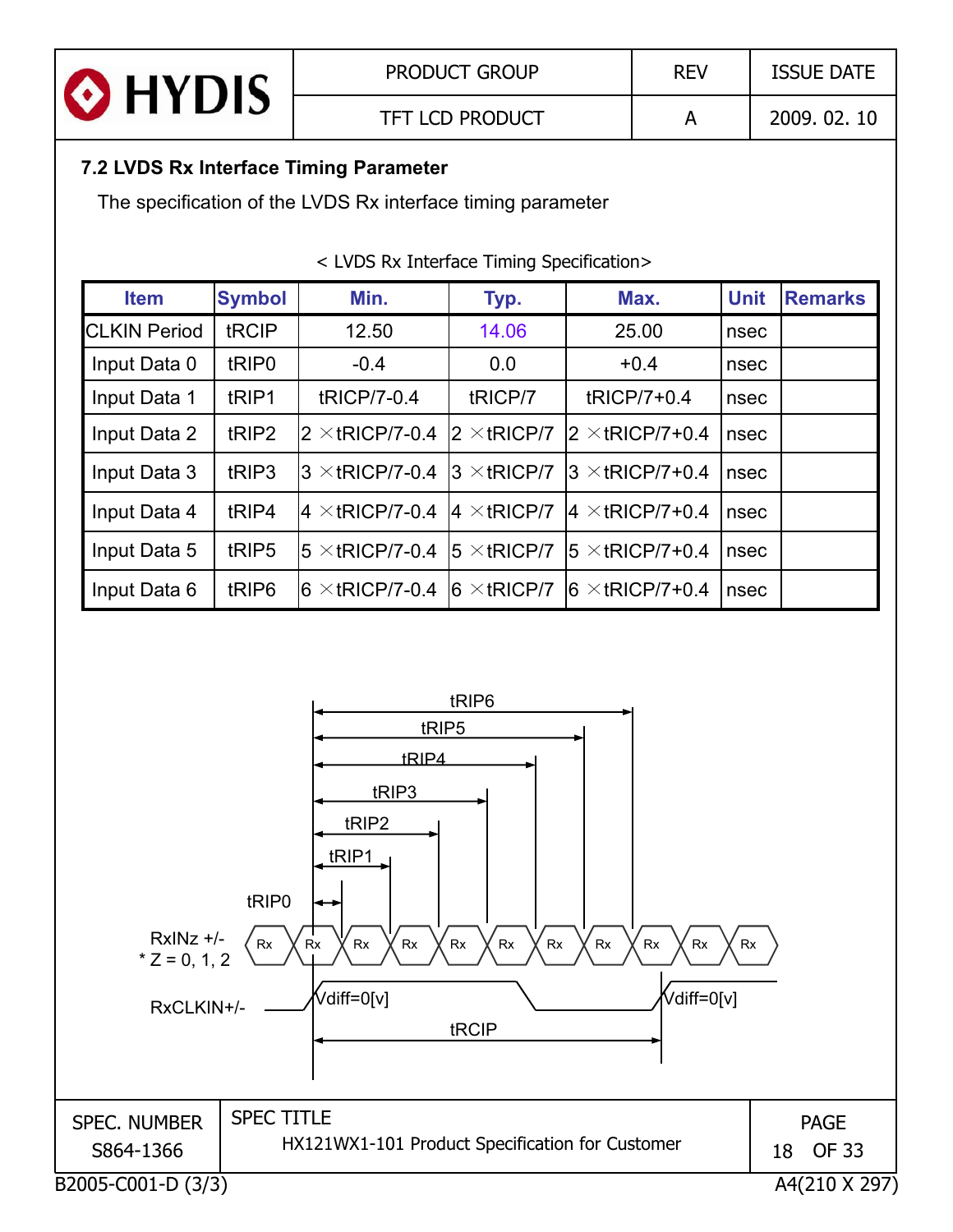

PRODUCT GROUP REV | ISSUE DATE

TFT LCD PRODUCT A 2009. 02. 10

## **8.0 INPUT SIGNALS, BASIC DISPLAY COLORS & GRAY SCALE OF COLORS**

Each color is displayed in sixty-four gray scales from a 6 bit data signal input. A total of 262,144 colors are derived from the resultant 18 bit data.

|                     | Colors & Gray        |                      |                                                 |                              | Red Data                     |                              |                              |                                  |                                  |                              | Green Data                           |                  |                                      |                                  |                                  |                              | <b>Blue Data</b>             |                   |                                     |                   |              |  |  |  |  |  |
|---------------------|----------------------|----------------------|-------------------------------------------------|------------------------------|------------------------------|------------------------------|------------------------------|----------------------------------|----------------------------------|------------------------------|--------------------------------------|------------------|--------------------------------------|----------------------------------|----------------------------------|------------------------------|------------------------------|-------------------|-------------------------------------|-------------------|--------------|--|--|--|--|--|
|                     |                      | Scale                | R <sub>5</sub>                                  | R4                           | R <sub>3</sub>               | $\overline{R2}$              | $\overline{R1}$              | R <sub>0</sub>                   | G <sub>5</sub>                   | G4                           | G <sub>3</sub>                       | G2               | G1                                   | ${\rm G0}$                       | B <sub>5</sub>                   | B4                           | B <sub>3</sub>               | B2                | B1                                  | ${\bf B0}$        |              |  |  |  |  |  |
|                     |                      | <b>Black</b>         | $\mathbf{0}$                                    | $\mathbf{0}$                 | $\mathbf{0}$                 | $\boldsymbol{0}$             | $\mathbf{0}$                 | $\mathbf{0}$                     | $\mathbf{0}$                     | $\mathbf{0}$                 | $\overline{0}$                       | $\theta$         | $\mathbf{0}$                         | $\mathbf{0}$                     | $\mathbf{0}$                     | $\mathbf{0}$                 | $\mathbf{0}$                 | $\boldsymbol{0}$  | $\boldsymbol{0}$                    | $\mathbf{0}$      |              |  |  |  |  |  |
|                     |                      | Blue                 | $\mathbf{0}$                                    | $\mathbf{0}$                 | $\boldsymbol{0}$             | $\mathbf{0}$                 | $\mathbf{0}$                 | $\mathbf{0}$                     | $\boldsymbol{0}$                 | $\mathbf{0}$                 | $\boldsymbol{0}$                     | $\mathbf{0}$     | $\boldsymbol{0}$                     | $\boldsymbol{0}$                 | $\mathbf{1}$                     | $\mathbf{1}$                 | $\mathbf{1}$                 | $\mathbf{1}$      | $\mathbf{1}$                        | $\mathbf{1}$      |              |  |  |  |  |  |
|                     |                      | Green                | $\mathbf{0}$                                    | $\mathbf{0}$                 | $\boldsymbol{0}$             | $\mathbf{0}$                 | $\mathbf{0}$                 | $\mathbf{0}$                     | $\mathbf{1}$                     | $\mathbf{1}$                 | $\mathbf{1}$                         | $\mathbf{1}$     | $\mathbf{1}$                         | $\mathbf{1}$                     | $\boldsymbol{0}$                 | $\boldsymbol{0}$             | $\boldsymbol{0}$             | $\boldsymbol{0}$  | $\boldsymbol{0}$                    | $\mathbf{0}$      |              |  |  |  |  |  |
|                     | <b>Basic</b>         | Cyan                 | $\overline{0}$                                  | $\mathbf{0}$                 | $\boldsymbol{0}$             | $\mathbf{0}$                 | $\mathbf{0}$                 | $\boldsymbol{0}$                 | $\mathbf{1}$                     | $\mathbf{1}$                 | $\mathbf{1}$                         | 1                | $\mathbf{1}$                         | $\mathbf{1}$                     | $\mathbf{1}$                     | 1                            | $\mathbf{1}$                 | $\mathbf{1}$      | $\mathbf{1}$                        | 1                 |              |  |  |  |  |  |
|                     | Colors               | Red                  | $\mathbf{1}$                                    | 1                            | $\mathbf{1}$                 | $\mathbf{1}$                 | 1                            | $\mathbf{1}$                     | $\overline{0}$                   | $\mathbf{0}$                 | $\mathbf{0}$                         | $\theta$         | $\mathbf{0}$                         | $\mathbf{0}$                     | $\mathbf{0}$                     | $\mathbf{0}$                 | $\mathbf{0}$                 | $\mathbf{0}$      | $\mathbf{0}$                        | $\mathbf{0}$      |              |  |  |  |  |  |
|                     |                      | Magenta              | $\mathbf{1}$                                    | $\mathbf{1}$                 | $\mathbf{1}$                 | 1                            | $\mathbf{1}$                 | $\mathbf{1}$                     | $\mathbf{0}$                     | $\mathbf{0}$                 | $\boldsymbol{0}$                     | $\mathbf{0}$     | $\boldsymbol{0}$                     | $\mathbf{0}$                     | $\mathbf{1}$                     | 1                            | $\mathbf{1}$                 | $\mathbf{1}$      | $\mathbf{1}$                        | $\mathbf{1}$      |              |  |  |  |  |  |
|                     |                      | Yellow               | $\mathbf{1}$                                    | $\mathbf{1}$                 | $\mathbf{1}$                 | $\mathbf{1}$                 | $\mathbf{1}$                 | $\mathbf{1}$                     | $\mathbf{1}$                     | 1                            | $\mathbf{1}$                         | 1                | $\mathbf{1}$                         | 1                                | $\boldsymbol{0}$                 | $\boldsymbol{0}$             | $\mathbf{0}$                 | $\boldsymbol{0}$  | $\boldsymbol{0}$                    | $\boldsymbol{0}$  |              |  |  |  |  |  |
|                     |                      | White                | $\mathbf{1}$                                    | $\mathbf{1}$                 | $\mathbf{1}$                 | 1                            | $\mathbf{1}$                 | $\mathbf{1}$                     | 1                                | $\mathbf{1}$                 | $\mathbf{1}$                         | 1                | $\mathbf{1}$                         | -1                               | $\mathbf{1}$                     | $\mathbf{1}$                 | $\mathbf{1}$                 | $\mathbf{1}$      | $\mathbf{1}$                        | $\mathbf{1}$      |              |  |  |  |  |  |
|                     |                      | <b>Black</b>         | $\mathbf{0}$                                    | $\mathbf{0}$                 | $\mathbf{0}$                 | $\mathbf{0}$                 | $\mathbf{0}$                 | $\mathbf{0}$                     | $\overline{0}$                   | $\mathbf{0}$                 | $\mathbf{0}$                         | $\theta$         | $\boldsymbol{0}$                     | $\mathbf{0}$                     | $\mathbf{0}$                     | $\mathbf{0}$                 | $\bf{0}$                     | $\mathbf{0}$      | $\mathbf{0}$                        | $\mathbf{0}$      |              |  |  |  |  |  |
|                     |                      | $\triangle$          | $\overline{0}$                                  | $\mathbf{0}$                 | $\mathbf{0}$                 | $\mathbf{0}$                 | $\mathbf{0}$                 | $\mathbf{1}$                     | $\overline{0}$                   | $\mathbf{0}$                 | $\mathbf{0}$                         | $\boldsymbol{0}$ | $\mathbf{0}$                         | $\mathbf{0}$                     | $\mathbf{0}$                     | $\mathbf{0}$                 | $\boldsymbol{0}$             | $\mathbf{0}$      | $\mathbf{0}$                        | $\mathbf{0}$      |              |  |  |  |  |  |
|                     | Gray                 | Darker               | $\overline{0}$                                  | $\boldsymbol{0}$             | $\boldsymbol{0}$             | $\boldsymbol{0}$             | $\mathbf{1}$                 | $\boldsymbol{0}$                 | $\boldsymbol{0}$                 | $\theta$                     | $\overline{0}$                       | $\boldsymbol{0}$ | $\overline{0}$                       | $\boldsymbol{0}$                 | $\mathbf{0}$                     | $\mathbf{0}$                 | $\overline{0}$               | $\boldsymbol{0}$  | $\boldsymbol{0}$                    | $\boldsymbol{0}$  |              |  |  |  |  |  |
|                     | Scale                | $\triangle$          |                                                 |                              |                              |                              |                              |                                  |                                  |                              |                                      |                  |                                      |                                  |                                  |                              |                              |                   |                                     |                   |              |  |  |  |  |  |
|                     | <b>Of</b>            | $\bigtriangledown$   |                                                 |                              |                              |                              |                              |                                  |                                  |                              |                                      |                  |                                      |                                  |                                  |                              |                              |                   |                                     |                   |              |  |  |  |  |  |
|                     | Red                  | Brighter             | 1                                               | $\mathbf{1}$                 | 1                            | -1                           | $\boldsymbol{0}$             | $\mathbf{1}$                     | $\boldsymbol{0}$                 | $\mathbf{0}$                 | $\boldsymbol{0}$                     | $\mathbf{0}$     | $\boldsymbol{0}$                     | $\boldsymbol{0}$                 | $\mathbf{0}$                     | $\mathbf{0}$                 | $\boldsymbol{0}$             | $\mathbf{0}$      | $\boldsymbol{0}$                    | $\boldsymbol{0}$  |              |  |  |  |  |  |
|                     |                      | $\triangledown$      | 1                                               | $\mathbf{1}$                 | $\mathbf{1}$                 | 1                            | $\mathbf{1}$                 | $\mathbf{0}$                     | $\overline{0}$                   | $\mathbf{0}$                 | $\mathbf{0}$                         | $\theta$         | $\boldsymbol{0}$                     | $\mathbf{0}$                     | $\mathbf{0}$                     | $\mathbf{0}$                 | $\mathbf{0}$                 | $\theta$          | $\mathbf{0}$                        | $\mathbf{0}$      |              |  |  |  |  |  |
|                     |                      | Red                  | $\mathbf{1}$                                    | $\mathbf{1}$                 | $\mathbf{1}$                 | $\mathbf{1}$                 | $\mathbf{1}$                 | $\mathbf{1}$                     | $\overline{0}$                   | $\boldsymbol{0}$             | $\boldsymbol{0}$                     | $\boldsymbol{0}$ | $\boldsymbol{0}$                     | $\boldsymbol{0}$                 | $\boldsymbol{0}$                 | $\boldsymbol{0}$             | $\boldsymbol{0}$             | $\boldsymbol{0}$  | $\boldsymbol{0}$                    | $\boldsymbol{0}$  |              |  |  |  |  |  |
|                     |                      | <b>Black</b>         | $\mathbf{0}$                                    | $\mathbf{0}$                 | $\theta$                     | $\mathbf{0}$                 | $\mathbf{0}$                 | $\mathbf{0}$                     | $\overline{0}$                   | $\mathbf{0}$                 | $\theta$                             | $\mathbf{0}$     | $\mathbf{0}$                         | $\mathbf{0}$                     | $\mathbf{0}$                     | $\mathbf{0}$                 | $\mathbf{0}$                 | $\mathbf{0}$      | $\boldsymbol{0}$                    | $\mathbf{0}$      |              |  |  |  |  |  |
|                     |                      | $\triangle$          | $\mathbf{0}$                                    | $\mathbf{0}$                 | $\boldsymbol{0}$             | $\mathbf{0}$                 | $\mathbf{0}$                 | $\mathbf{0}$                     | $\overline{0}$                   | $\theta$                     | $\theta$                             | $\mathbf{0}$     | $\boldsymbol{0}$                     | $\mathbf{1}$                     | $\boldsymbol{0}$                 | $\theta$                     | $\boldsymbol{0}$             | $\theta$          | $\theta$                            | $\mathbf{0}$      |              |  |  |  |  |  |
|                     | Gray                 | Darker               | $\mathbf{0}$                                    | $\mathbf{0}$                 | $\mathbf{0}$                 | $\mathbf{0}$                 | $\mathbf{0}$                 | $\mathbf{0}$                     | $\overline{0}$                   | $\mathbf{0}$                 | $\Omega$                             | $\mathbf{0}$     |                                      | $\mathbf{0}$                     | $\mathbf{0}$                     | $\mathbf{0}$                 | $\overline{0}$               | $\boldsymbol{0}$  | $\overline{0}$                      | $\mathbf{0}$      |              |  |  |  |  |  |
|                     | Scale                | $\triangle$          |                                                 |                              |                              |                              |                              |                                  |                                  |                              |                                      |                  |                                      |                                  |                                  |                              |                              |                   |                                     |                   |              |  |  |  |  |  |
|                     | Of                   | $\bigtriangledown$   |                                                 |                              |                              |                              |                              |                                  |                                  |                              |                                      |                  |                                      |                                  |                                  |                              |                              |                   |                                     |                   |              |  |  |  |  |  |
|                     | Green                | Brighter             | $\overline{0}$                                  | $\mathbf{0}$                 | $\mathbf{0}$                 | $\mathbf{0}$                 | $\bf{0}$                     | $\mathbf{0}$                     | $\mathbf{1}$                     | 1                            | $\mathbf{1}$                         | 1                | $\boldsymbol{0}$                     | $\mathbf{1}$                     | $\mathbf{0}$                     | $\mathbf{0}$                 | $\boldsymbol{0}$             | $\mathbf{0}$      | $\boldsymbol{0}$                    | $\boldsymbol{0}$  |              |  |  |  |  |  |
|                     |                      | $\triangledown$      | $\theta$                                        | $\theta$                     | $\mathbf{0}$                 | $\mathbf{0}$                 | $\mathbf{0}$                 | $\mathbf{0}$                     | $\mathbf{1}$                     | -1                           | $\mathbf{1}$                         | 1                | $\mathbf{1}$                         | $\boldsymbol{0}$                 | $\theta$                         | $\theta$                     | $\boldsymbol{0}$             | $\mathbf{0}$      | $\boldsymbol{0}$                    | $\mathbf{0}$      |              |  |  |  |  |  |
|                     |                      | Green                | $\boldsymbol{0}$                                | $\bf{0}$                     | $\boldsymbol{0}$             | $\bf{0}$                     | $\bf{0}$                     | $\theta$                         | $\mathbf{1}$                     | -1                           | $\mathbf{1}$                         | 1                | $\mathbf{1}$                         | -1                               | $\boldsymbol{0}$                 | $\boldsymbol{0}$             | $\boldsymbol{0}$             | $\bf{0}$          | $\boldsymbol{0}$                    | $\boldsymbol{0}$  |              |  |  |  |  |  |
|                     |                      | <b>Black</b>         | $\theta$                                        | $\mathbf{0}$                 | $\mathbf{0}$                 | $\mathbf{0}$                 | $\bf{0}$                     | $\mathbf{0}$                     | $\boldsymbol{0}$                 | $\boldsymbol{0}$             | $\boldsymbol{0}$                     | $\bf{0}$         | $\boldsymbol{0}$                     | $\boldsymbol{0}$                 | $\mathbf{0}$                     | $\boldsymbol{0}$             | $\mathbf{0}$                 | $\boldsymbol{0}$  | $\overline{0}$                      | $\boldsymbol{0}$  |              |  |  |  |  |  |
|                     |                      | $\triangle$          | $\mathbf{0}$                                    | $\bf{0}$                     | $\mathbf{0}$                 | $\mathbf{0}$                 | $\bf{0}$                     | $\mathbf{0}$                     | $\bf{0}$                         | $\mathbf{0}$                 | $\mathbf{0}$                         | $\boldsymbol{0}$ | $\boldsymbol{0}$                     | $\mathbf{0}$                     | $\mathbf{0}$                     | $\mathbf{0}$                 | $\boldsymbol{0}$             | $\boldsymbol{0}$  | $\boldsymbol{0}$                    | $\mathbf{1}$      |              |  |  |  |  |  |
|                     | Gray                 | Darker               | $\theta$                                        | $\theta$                     | $\theta$                     | $\theta$                     | $\theta$                     | $\mathbf{0}$                     | $\theta$                         | $\theta$                     | $\overline{0}$                       | $\theta$         | $\theta$                             | $\Omega$                         | $\theta$                         | $\theta$                     | $\mathbf{0}$                 | $\theta$          | $\mathbf{1}$                        | $\mathbf{0}$      |              |  |  |  |  |  |
|                     | Scale                | $\triangle$          |                                                 |                              |                              |                              |                              |                                  |                                  |                              |                                      |                  |                                      |                                  |                                  |                              |                              |                   |                                     |                   |              |  |  |  |  |  |
|                     | Of                   | $\bigtriangledown$   |                                                 |                              |                              |                              |                              |                                  |                                  |                              |                                      |                  |                                      |                                  |                                  |                              |                              |                   |                                     |                   |              |  |  |  |  |  |
|                     | Blue                 | Brighter             | $\overline{0}$                                  | $\mathbf{0}$                 | $\boldsymbol{0}$             | $\mathbf{0}$                 | $\mathbf{0}$                 | $\boldsymbol{0}$                 | $\mathbf{0}$                     | $\mathbf{0}$                 | $\boldsymbol{0}$                     | $\mathbf{0}$     | $\boldsymbol{0}$                     | $\boldsymbol{0}$                 | $\mathbf{1}$                     | $\mathbf{1}$                 | $\mathbf{1}$                 | $\mathbf{1}$      | $\boldsymbol{0}$                    | $\mathbf{1}$      |              |  |  |  |  |  |
|                     |                      | $\bigtriangledown$   | $\mathbf{0}$                                    | $\mathbf{0}$                 | $\mathbf{0}$                 | $\mathbf{0}$                 | $\mathbf{0}$                 | $\mathbf{0}$                     | $\overline{0}$                   | $\mathbf{0}$                 | $\mathbf{0}$                         | $\theta$         | $\mathbf{0}$                         | $\mathbf{0}$                     | $\mathbf{1}$                     | $\mathbf{1}$                 |                              |                   |                                     | $\mathbf{0}$      |              |  |  |  |  |  |
|                     |                      |                      |                                                 |                              |                              |                              |                              |                                  |                                  |                              |                                      |                  |                                      |                                  |                                  |                              | $\mathbf{1}$                 | $\mathbf{1}$      | $\mathbf{1}$                        |                   |              |  |  |  |  |  |
|                     |                      | Blue<br><b>Black</b> | $\mathbf{0}$<br>$\mathbf{0}$                    | $\mathbf{0}$<br>$\mathbf{0}$ | $\mathbf{0}$<br>$\mathbf{0}$ | $\mathbf{0}$<br>$\mathbf{0}$ | $\mathbf{0}$<br>$\mathbf{0}$ | $\boldsymbol{0}$<br>$\mathbf{0}$ | $\boldsymbol{0}$<br>$\mathbf{0}$ | $\boldsymbol{0}$<br>$\Omega$ | $\boldsymbol{0}$<br>$\boldsymbol{0}$ | 0<br>$\Omega$    | $\boldsymbol{0}$<br>$\boldsymbol{0}$ | $\boldsymbol{0}$<br>$\mathbf{0}$ | $\mathbf{1}$<br>$\boldsymbol{0}$ | $\mathbf{1}$<br>$\mathbf{0}$ | $\mathbf{1}$<br>$\mathbf{0}$ | 1<br>$\mathbf{0}$ | $\mathbf{1}$<br>$\mathbf{0}$        | 1<br>$\mathbf{0}$ |              |  |  |  |  |  |
|                     |                      | $\triangle$          | $\mathbf{0}$                                    | $\boldsymbol{0}$             | $\boldsymbol{0}$             | $\boldsymbol{0}$             | $\boldsymbol{0}$             | $\mathbf{1}$                     |                                  | $\bf{0}$                     | $\boldsymbol{0}$                     | $\mathbf{0}$     | $\boldsymbol{0}$                     |                                  | $\boldsymbol{0}$                 | $\boldsymbol{0}$             | $\boldsymbol{0}$             | $\boldsymbol{0}$  | $\boldsymbol{0}$                    |                   |              |  |  |  |  |  |
|                     | Gray                 |                      |                                                 |                              |                              |                              |                              |                                  | $\boldsymbol{0}$                 |                              |                                      |                  |                                      | -1                               |                                  |                              |                              |                   |                                     | $\mathbf{1}$      |              |  |  |  |  |  |
|                     | Scale                | Darker               | $\mathbf{0}$                                    | $\mathbf{0}$                 | $\overline{0}$               | $\mathbf{0}$                 |                              | $\boldsymbol{0}$                 | $\boldsymbol{0}$                 | $\theta$                     | $\overline{0}$                       | $\mathbf{0}$     |                                      | $\mathbf{0}$                     | $\boldsymbol{0}$                 | $\theta$                     | $\overline{0}$               | $\mathbf{0}$      |                                     | $\theta$          |              |  |  |  |  |  |
|                     | Of                   | $\triangle$          |                                                 |                              |                              |                              |                              |                                  |                                  |                              |                                      |                  |                                      |                                  |                                  |                              |                              |                   |                                     |                   |              |  |  |  |  |  |
|                     | White                | $\triangledown$      |                                                 |                              |                              |                              |                              |                                  |                                  |                              |                                      |                  |                                      |                                  |                                  |                              |                              |                   |                                     |                   |              |  |  |  |  |  |
|                     | $\&$<br><b>Black</b> | <b>Brighter</b>      | 1                                               | 1                            | 1                            |                              | $\boldsymbol{0}$             | 1                                | 1                                | -1                           |                                      |                  | $\boldsymbol{0}$                     | -1                               | 1                                | 1                            | 1                            | 1                 | $\boldsymbol{0}$                    | -1                |              |  |  |  |  |  |
|                     |                      | $\triangledown$      | $\mathbf{1}$                                    | $\mathbf{1}$                 | $\mathbf{1}$                 | $\mathbf{1}$                 | $\mathbf{1}$                 | $\boldsymbol{0}$                 | $\mathbf{1}$                     | $\mathbf{1}$                 |                                      | 1                | $\mathbf{1}$                         | $\boldsymbol{0}$                 | $\mathbf{1}$                     | $\mathbf{1}$                 | $\mathbf{1}$                 | $\mathbf{1}$      | $\mathbf{1}$                        | $\mathbf{0}$      |              |  |  |  |  |  |
|                     |                      | White                | $\mathbf{1}$                                    | 1                            | 1                            | 1                            | 1                            | $\mathbf{1}$                     | $\mathbf{1}$                     | $\mathbf{1}$                 | 1                                    | 1                | $\mathbf{1}$                         | 1                                | 1                                | 1                            | $\mathbf{1}$                 | $\mathbf{1}$      | $\mathbf{1}$                        | $\mathbf{1}$      |              |  |  |  |  |  |
|                     |                      | <b>SPEC TITLE</b>    |                                                 |                              |                              |                              |                              |                                  |                                  |                              |                                      |                  |                                      |                                  |                                  |                              |                              |                   |                                     |                   |              |  |  |  |  |  |
| <b>SPEC. NUMBER</b> |                      |                      |                                                 |                              |                              |                              |                              |                                  |                                  |                              |                                      |                  |                                      |                                  |                                  |                              |                              |                   |                                     |                   | <b>PAGE</b>  |  |  |  |  |  |
| S864-1366           |                      |                      | HX121WX1-101 Product Specification for Customer |                              |                              |                              |                              |                                  |                                  |                              |                                      |                  |                                      |                                  |                                  |                              |                              |                   | 19                                  |                   | <b>OF 33</b> |  |  |  |  |  |
|                     |                      |                      |                                                 |                              |                              |                              |                              |                                  |                                  |                              |                                      |                  |                                      |                                  |                                  |                              |                              |                   | B2005-C001-D (3/3)<br>A4(210 X 297) |                   |              |  |  |  |  |  |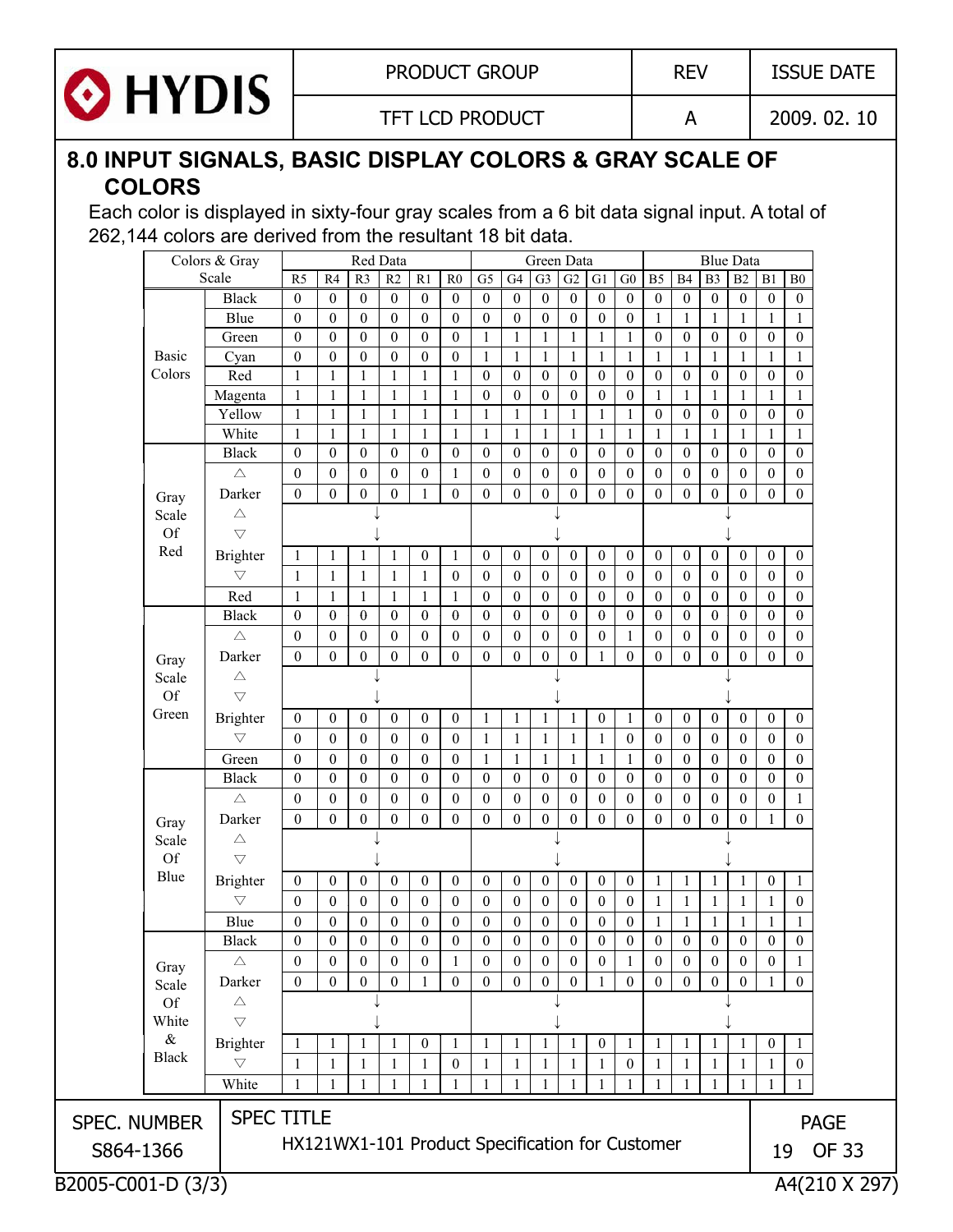| <b>O</b> HYDIS | <b>PRODUCT GROUP</b>   | <b>REV</b> | <b>ISSUE DATE</b> |
|----------------|------------------------|------------|-------------------|
|                | <b>TFT LCD PRODUCT</b> |            | 2009.02.10        |

## **9.0 POWER SEQUENCE**

To prevent a latch-up or DC operation of the LCD module, the power on/off sequence shall be as shown in below

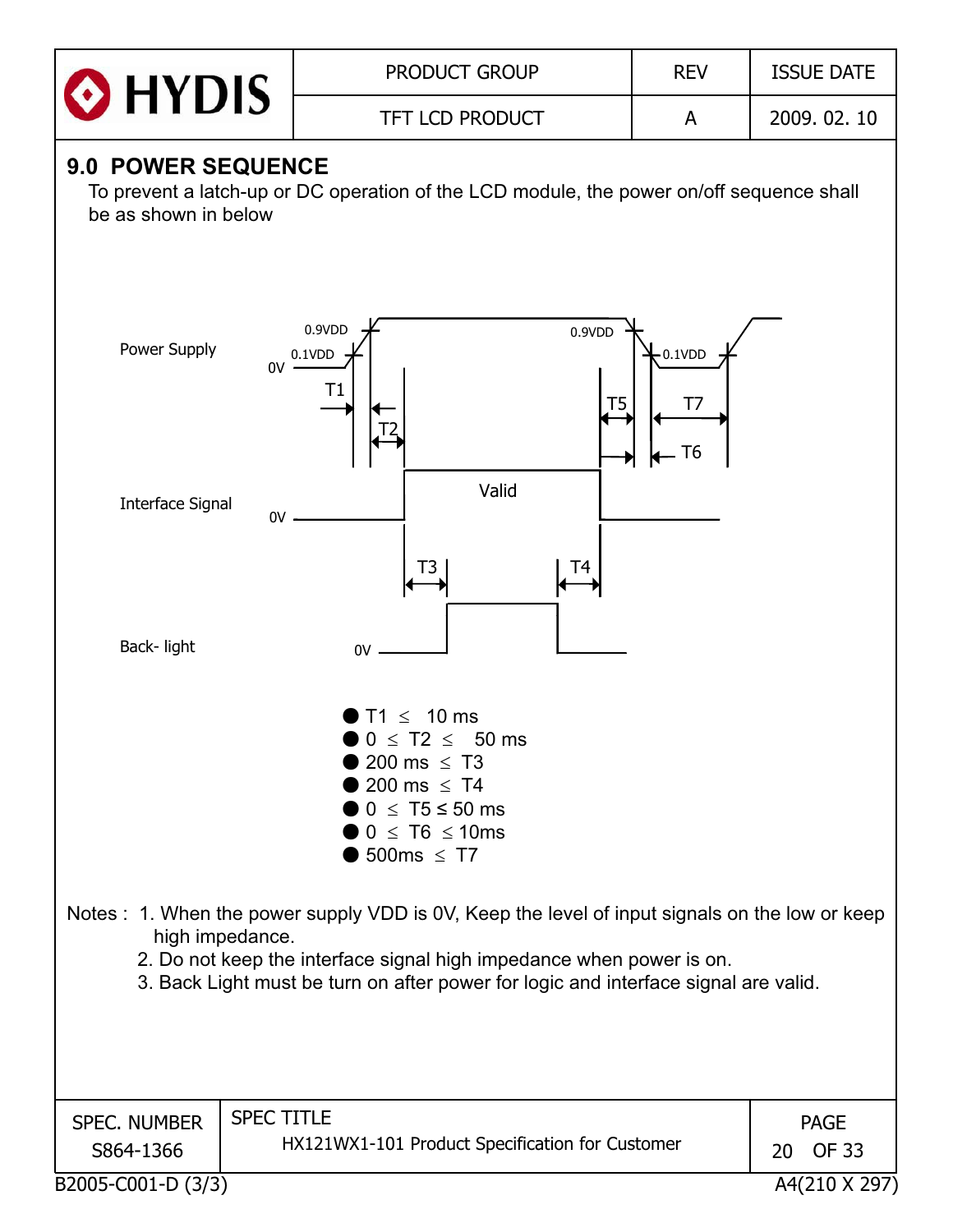| <b>O</b> HYDIS | <b>PRODUCT GROUP</b>   | <b>REV</b> | <b>ISSUE DATE</b> |
|----------------|------------------------|------------|-------------------|
|                | <b>TFT LCD PRODUCT</b> |            | 2009, 02, 10      |

## **10 0 MECHANICAL CHARACTERISTICS 10.0**

#### **10.1 Dimensional Requirements**

Figure 6 & 7 (located in 11.0) shows mechanical outlines for the model

| <b>Parameter</b>   | <b>Specification</b>                                        | <b>Unit</b> |
|--------------------|-------------------------------------------------------------|-------------|
| <b>Active Area</b> | 261.12(H) X 163.20(V)                                       | mm          |
| Number of pixels   | $1280(H)$ X 800(V) (1 pixel = R + G + B dots)               |             |
| Pixel pitch        | $0.204(H)$ X $0.204(V)$                                     |             |
| Pixel arrangement  | <b>RGB Vertical stripe</b>                                  |             |
| Display colors     | 262,144                                                     |             |
| Display mode       | <b>Normally Black</b>                                       |             |
| Outline dimension  | 276.8 ± 0.3(H) $\times$ 180.0(V) ± 0.3 $\times$ 6.8(D:Max.) | mm          |
| Weight             | 265(Typ.) / 275(Max.)                                       | g           |
| Back-light         | SMD LED (48EA) Array                                        |             |

#### **10.2 Mounting**

See Figure 6 & 7 & 8. (shown in 11.0)

| <b>Parameter</b>              | <b>Specification</b> | <b>Unit</b> |
|-------------------------------|----------------------|-------------|
| Torque of side mounting screw | $2.5$ (Max.)         | kgf         |
| Torque of ground plate screw  | 1.5(Max.)            | kgf         |
| Torque of top side screw      | $2.5$ (Max.)         | kgl         |

#### **10.3 Anti-Glare and Polarizer Hardness.**

The surface of the LCD has an anti-glare coating to minimize reflection and a coating to reduce scratching.

#### **10.4 Light Leakage**

There shall not be visible light from the back-lighting system around the edges of the screen as seen from a distance 50cm from the screen with an overhead light level of 150lux. The manufacture shall furnish limit samples of the panel showing the light leakage acceptable.

| <b>SPEC. NUMBER</b> | <b>SPEC TITLE</b>                               | <b>PAGE</b>        |
|---------------------|-------------------------------------------------|--------------------|
| S864-1366           | HX121WX1-101 Product Specification for Customer | OF 33              |
|                     |                                                 | 1.1011A 1.101A 1.1 |

B2005-C001-D (3/3) A4(210 X 297)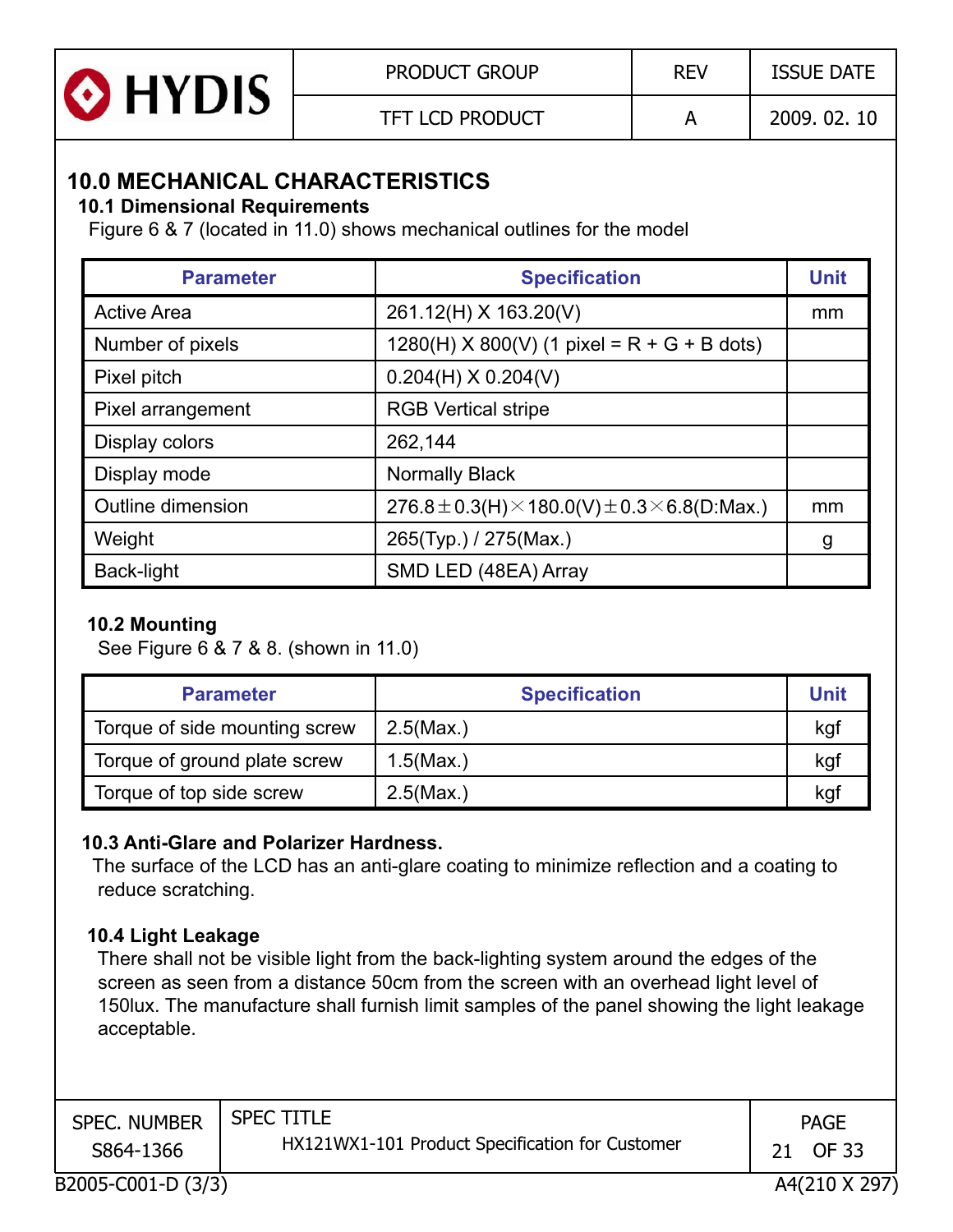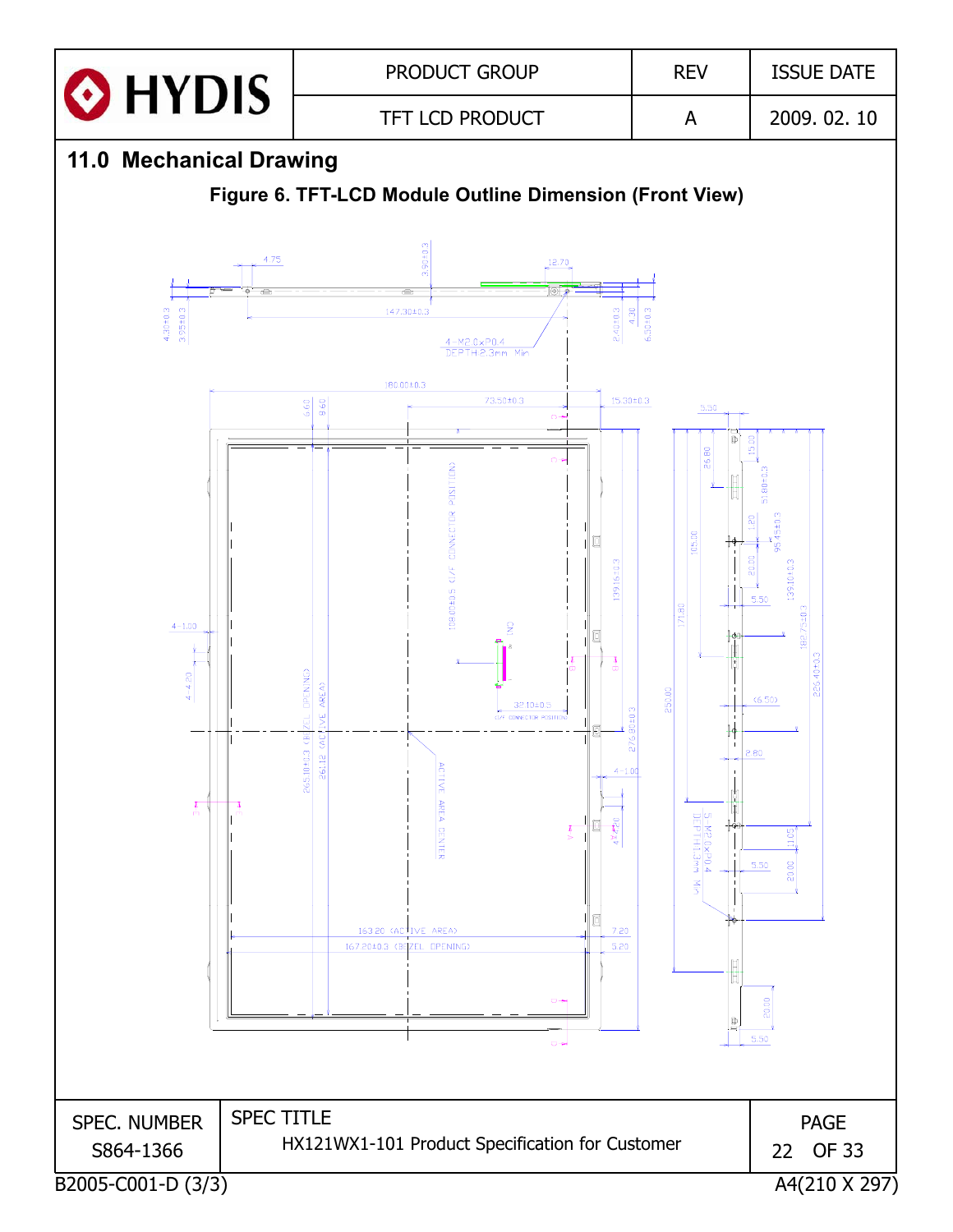

#### **Figure 7. TFT-LCD Module Outline Dimensions (Rear view)**

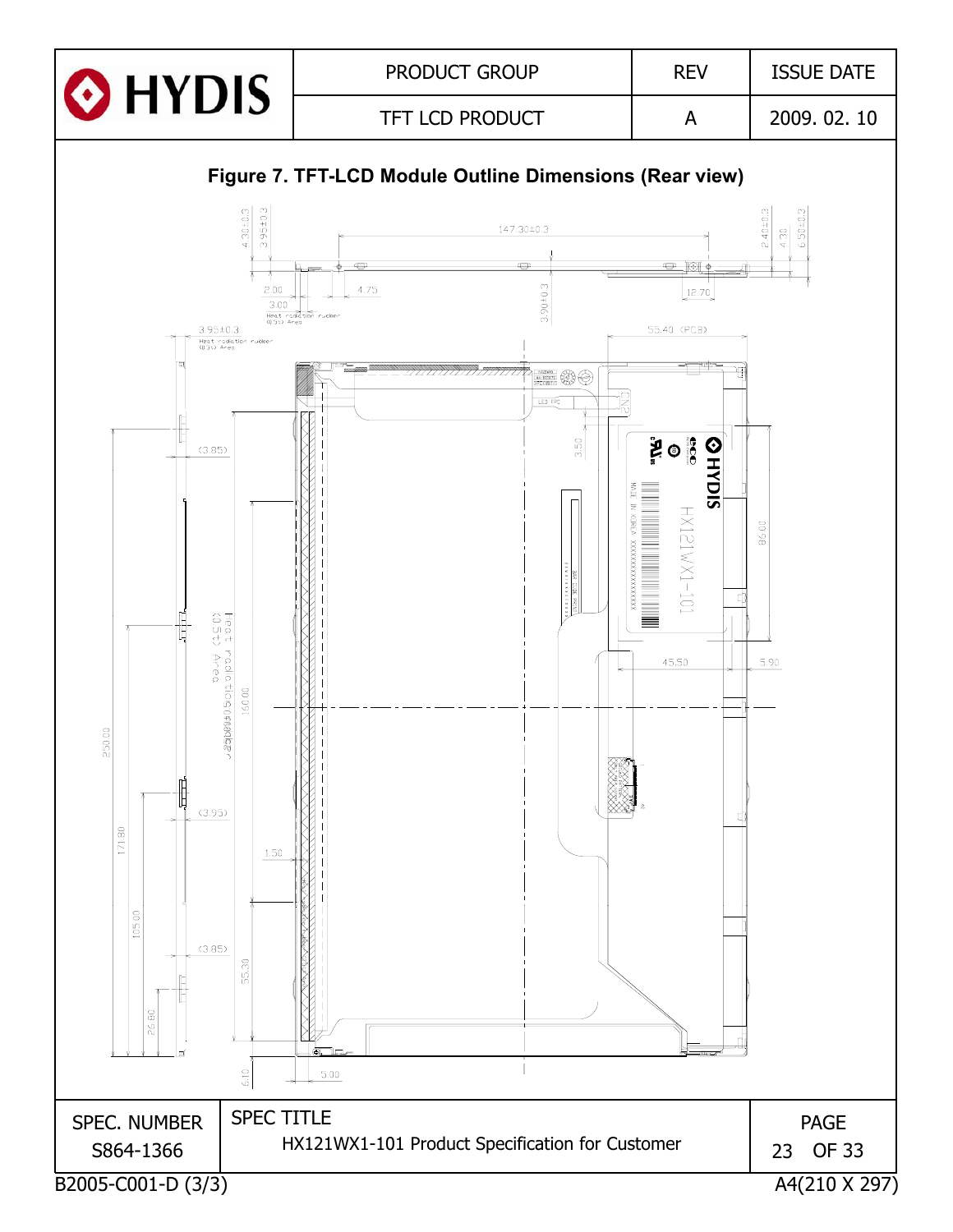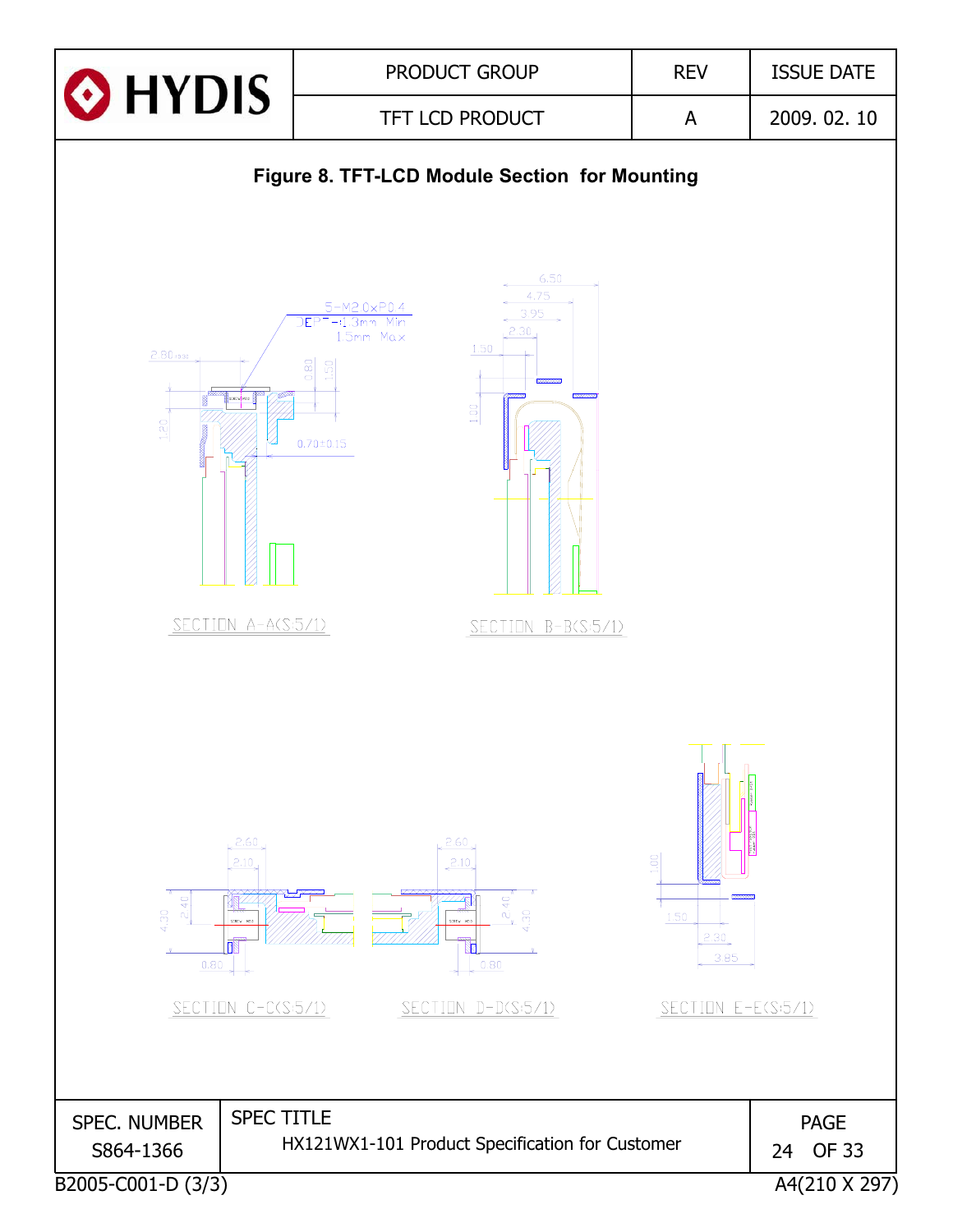

## **12.0 RELIABLITY TEST**

The Reliability test items and its conditions are shown in below.

|  | <table 12.="" reliability="" test=""></table> |  |
|--|-----------------------------------------------|--|
|  |                                               |  |

| <b>No</b>      | <b>Test Item</b>                                   | <b>Conditions</b>                                                                                      |  |  |  |  |  |
|----------------|----------------------------------------------------|--------------------------------------------------------------------------------------------------------|--|--|--|--|--|
|                | High temperature storage test                      | Ta = $60 °C$ , 240 hrs                                                                                 |  |  |  |  |  |
| 2              | Low temperature storage test                       | Ta = -20 $\degree$ C, 240 hrs                                                                          |  |  |  |  |  |
| 3              | High temperature & high humidity<br>operation test | Ta = 50 $\degree$ C, 80%RH, 240hrs                                                                     |  |  |  |  |  |
| 4              | High temperature operation test                    | Ta = $50 °C$ , 240 hrs                                                                                 |  |  |  |  |  |
| 5              | Low temperature operation test                     | Ta = $0^{\circ}$ C, 240 hrs                                                                            |  |  |  |  |  |
| 6              | Thermal shock                                      | Ta = -20 $\degree$ C $\leftrightarrow$ 60 $\degree$ C (30 min), 100 cycle                              |  |  |  |  |  |
| $\overline{7}$ | <b>Vibration test</b><br>(non-operating)           | Frequency: 10~500Hz<br>Gravity/AMP: 1.5G<br>Period: X, Y, Z 30min                                      |  |  |  |  |  |
| 8              | Shock test<br>(non-operating)                      | Gravity: 220G<br>Pulse width: 2ms, half sine wave<br>$\pm$ X, $\pm$ Y, $\pm$ Z Once for each direction |  |  |  |  |  |
| 9              | Electro-static discharge test<br>(non-operating)   | Air: 150pF, 330ohm, 15KV<br>Contact: 150pF, 330ohm, 8KV                                                |  |  |  |  |  |

## **13 0 HANDLING & CAUTIONS 13.0**

#### **13.1 Cautions when taking out the module**

• Pick the pouch only, when taking out module from a shipping package.

#### **13.2 Cautions for handling the module**

- As the electrostatic discharges may break the LCD module, handle the LCD module with care. Peel a protection sheet off from the LCD panel surface as slowly as possible.
- As the LCD panel and back light element are made from fragile glass (epoxy) material, impulse and pressure to the LCD module should be avoided.
- As the surface of the polarizer is very soft and easily scratched, use a soft dry cloth without chemicals for cleaning.
- Do not pull the interface connector in or out while the LCD module is operating.
- Put the module display side down on a flat horizontal plane.
- Handle connectors and cables with care.

| <b>SPEC. NUMBER</b><br>S864-1366 | <b>SPEC TITLE</b><br>HX121WX1-101 Product Specification for Customer | <b>PAGE</b><br>OF 33<br>25 |
|----------------------------------|----------------------------------------------------------------------|----------------------------|
|                                  |                                                                      | _ _ _ _ _ _ _ _            |

B2005-C001-D (3/3) A4(210 X 297)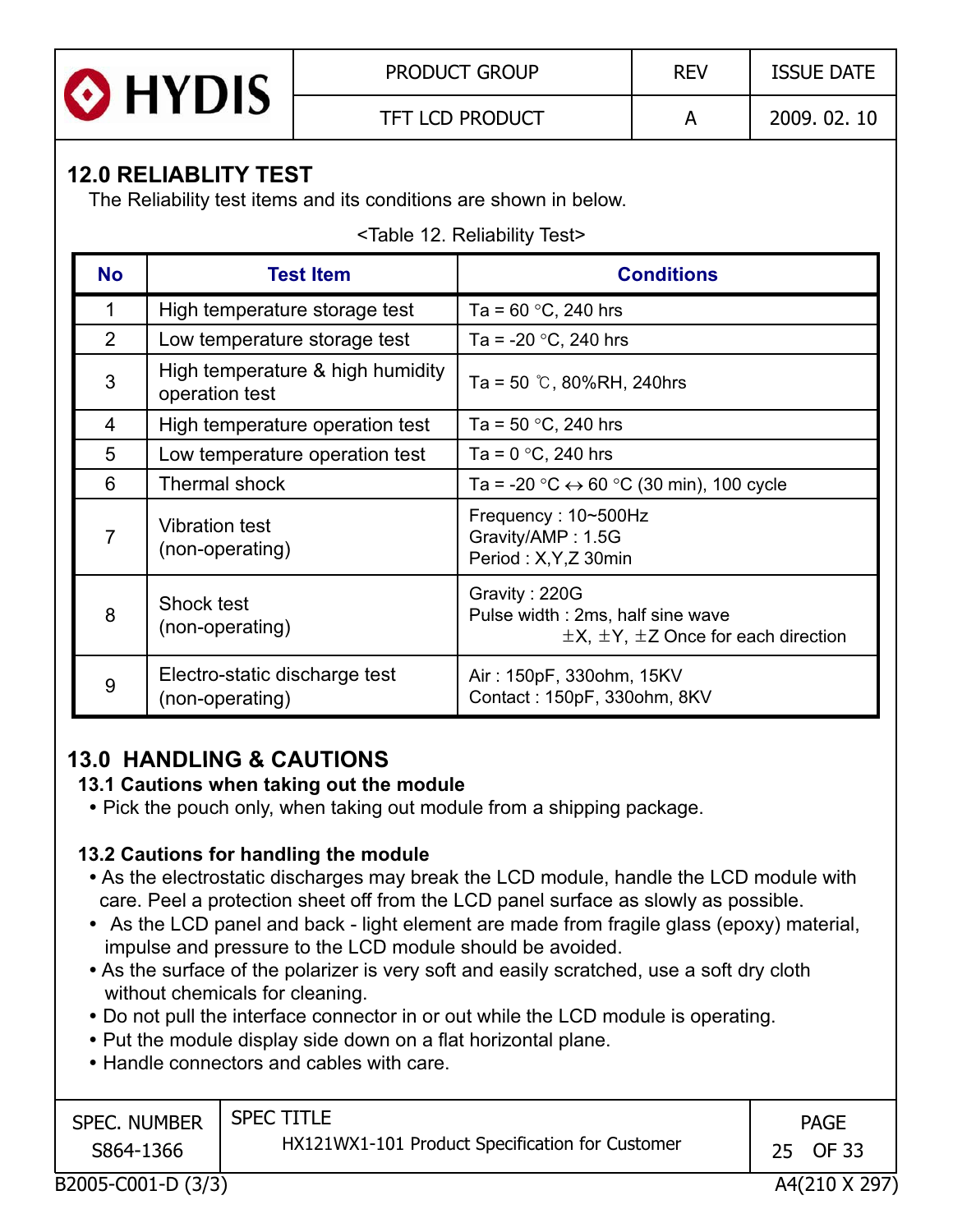| O HYDIS | <b>PRODUCT GROUP</b>   | <b>REV</b> | <b>ISSUE DATE</b> |
|---------|------------------------|------------|-------------------|
|         | <b>TFT LCD PRODUCT</b> |            | 2009.02.10        |

#### **13.3 Cautions for the operation**

- When the module is operating, do not lose MCLK, DE signals. If any one of these signals were lost, the LCD panel would be damaged.
- Obey the supply voltage sequence. If wrong sequence is applied, the module would be damaged.

#### **13.4 Cautions for the atmosphere**

- Dew drop atmosphere should be avoided.
- Do not store and/or operate the LCD module in a high temperature and/or humidity atmosphere. Storage in an electro-conductive polymer packing pouch and under relatively low temperature atmosphere is recommended.

#### **13.5 Cautions for the module characteristics**

- Do not apply fixed pattern data signal to the LCD module at product aging.
- Applying fixed pattern for a long time may cause image sticking.

#### **13.6 Cautions for the digitizer assembly**

- When assembling FPC connector, do not flip connector past 90° due to possible damage to connector.
- When positioning digitizer underneath driver IC, do not lift driver IC past 90° due to possible damage to drive IC pattern.
- Please be warned that during assembly of digitizer, the opening or closing of FPC will result in possible electrostatic discharge damage to the LED

#### **13.7 Other cautions**

- Do not re-adjust variable resistor or switch etc.
- When returning the module for repair or etc., Please pack the module not to be broken. We recommend to use the original shipping packages.

| <b>SPEC. NUMBER</b><br>S864-1366 | <b>SPEC TITLE</b><br>HX121WX1-101 Product Specification for Customer | <b>PAGE</b><br>26 OF 33 |
|----------------------------------|----------------------------------------------------------------------|-------------------------|
|                                  |                                                                      | 1.10101010000           |

B2005-C001-D (3/3) A4(210 X 297)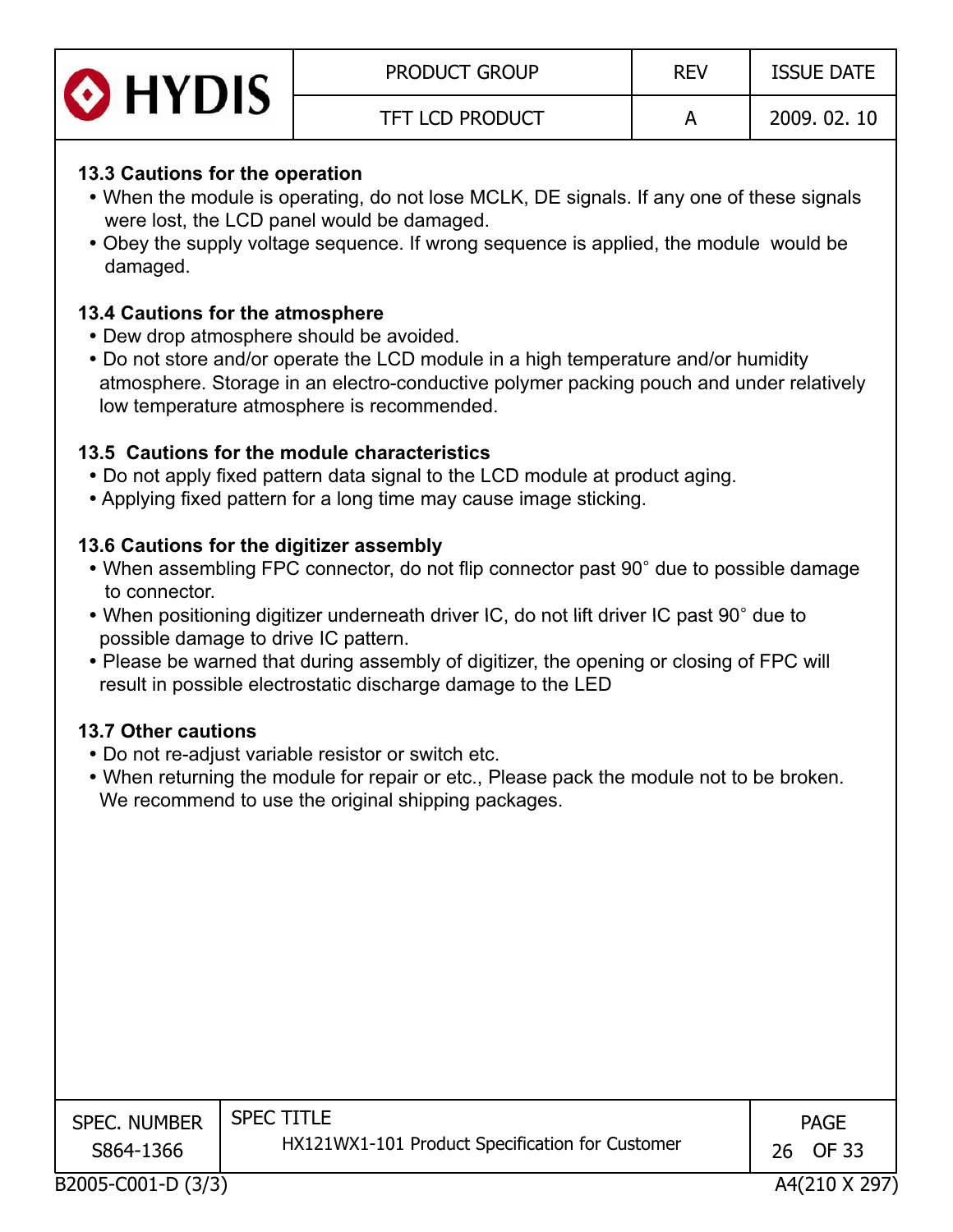| O HYDIS                                  |                         |                          |                   | <b>PRODUCT GROUP</b>                            |                     | <b>REV</b>                                            | <b>ISSUE DATE</b>                 |  |  |
|------------------------------------------|-------------------------|--------------------------|-------------------|-------------------------------------------------|---------------------|-------------------------------------------------------|-----------------------------------|--|--|
|                                          |                         | <b>TFT LCD PRODUCT</b>   |                   |                                                 |                     | A                                                     | 2009.02.10                        |  |  |
| 14.0 LABELS<br><b>14.1 Product Label</b> |                         |                          |                   |                                                 |                     |                                                       |                                   |  |  |
|                                          |                         | <b>O</b> HYDIS           |                   |                                                 |                     |                                                       |                                   |  |  |
|                                          | CCO<br>RoHS Compliant   |                          |                   | HX121WX1-101                                    |                     |                                                       |                                   |  |  |
|                                          | $\mathbf{R}^{\text{u}}$ | MADE                     |                   | IN KOREA XXXXXXXXXXXXXXXXX                      |                     |                                                       |                                   |  |  |
| <b>HYDIS Barcode</b>                     |                         |                          |                   |                                                 |                     |                                                       |                                   |  |  |
| 2<br>$\mathbf 1$<br>X<br>X<br>X          | 3<br>X                  | $\overline{4}$<br>X<br>X | 5<br>$\mathsf{X}$ | 6<br>X X<br>X                                   | X                   | $\overline{7}$<br>$\pmb{\times}$<br>X<br>$\sf X$<br>X | $\sf X$<br>$\sf X$                |  |  |
| No 1. Control Number                     |                         |                          |                   |                                                 |                     | No 5. Month (1, 2, 3, , 9, X, Y, Z)                   |                                   |  |  |
| No 2. Rank / Grade                       |                         |                          |                   |                                                 | No 6. FG Code       |                                                       |                                   |  |  |
| No 3. Line Classification<br>(HYDIS : H) |                         |                          |                   |                                                 | No 7. Serial Number |                                                       |                                   |  |  |
| No 4. Year (5:2005, 6:2006, )            |                         |                          |                   |                                                 |                     |                                                       |                                   |  |  |
|                                          |                         |                          |                   |                                                 |                     |                                                       |                                   |  |  |
|                                          |                         |                          |                   |                                                 |                     |                                                       |                                   |  |  |
|                                          |                         |                          |                   |                                                 |                     |                                                       |                                   |  |  |
| <b>SPEC. NUMBER</b><br>S864-1366         | <b>SPEC TITLE</b>       |                          |                   | HX121WX1-101 Product Specification for Customer |                     |                                                       | <b>PAGE</b><br><b>OF 33</b><br>27 |  |  |
| B2005-C001-D (3/3)                       |                         |                          |                   |                                                 |                     |                                                       | A4(210 X 297)                     |  |  |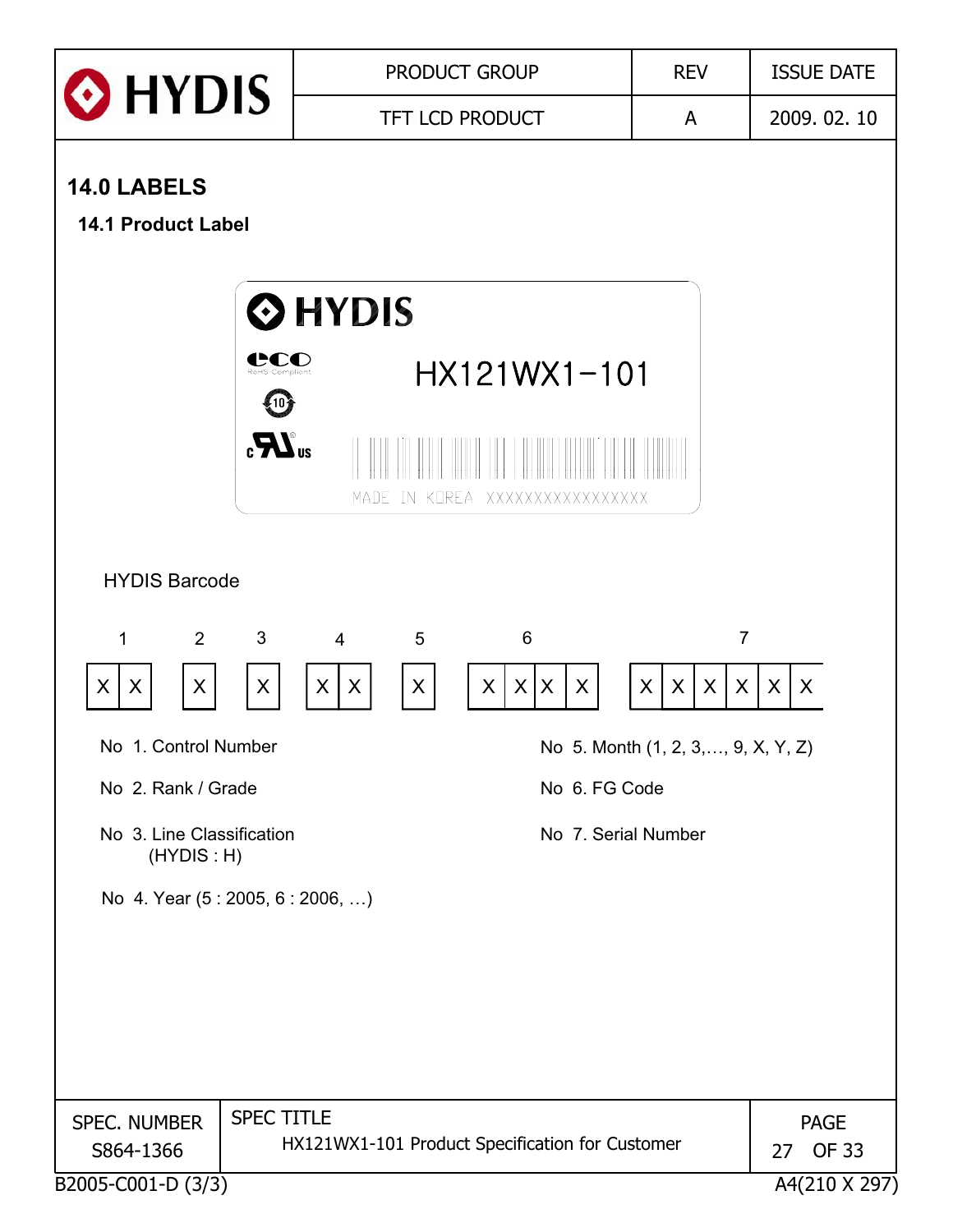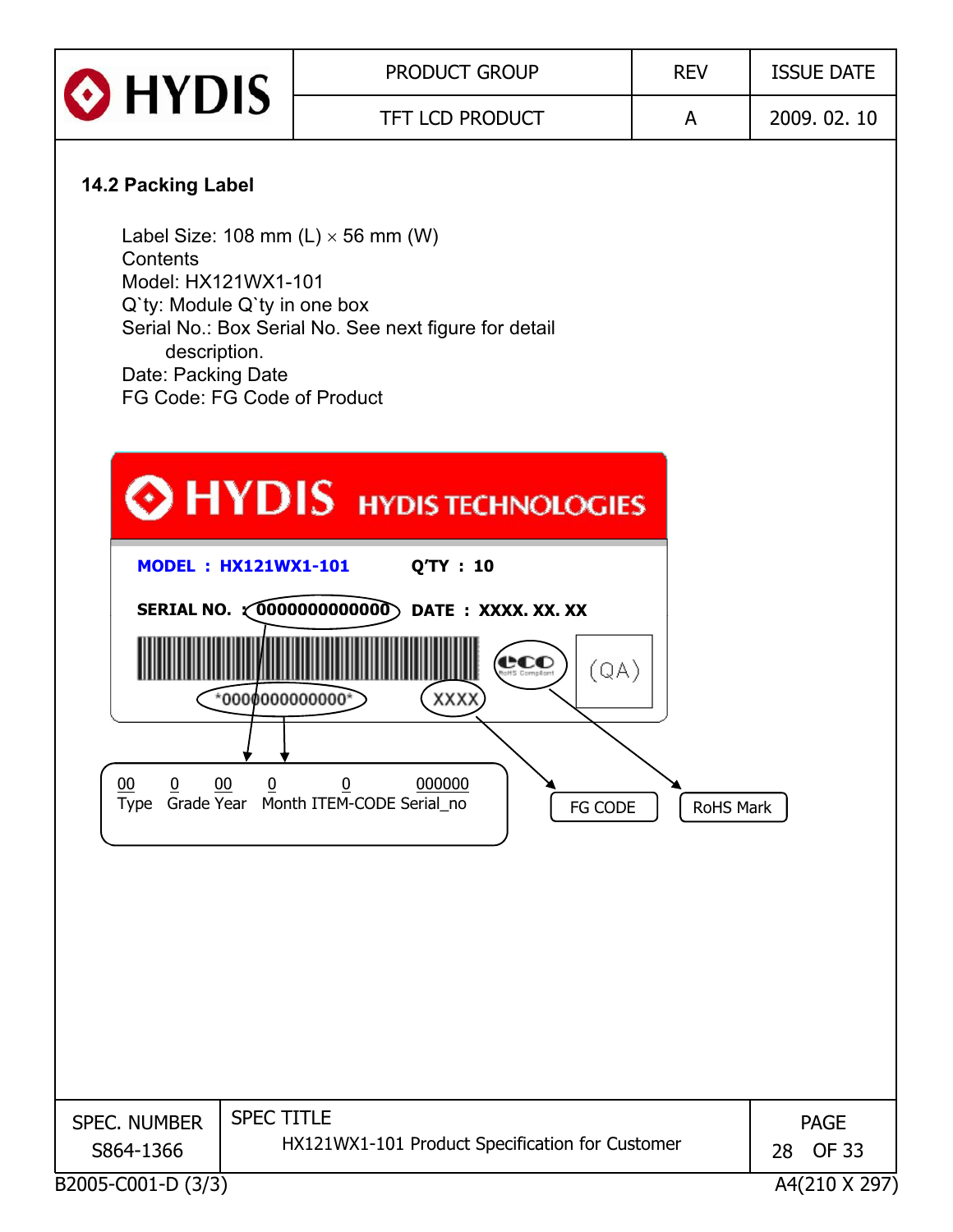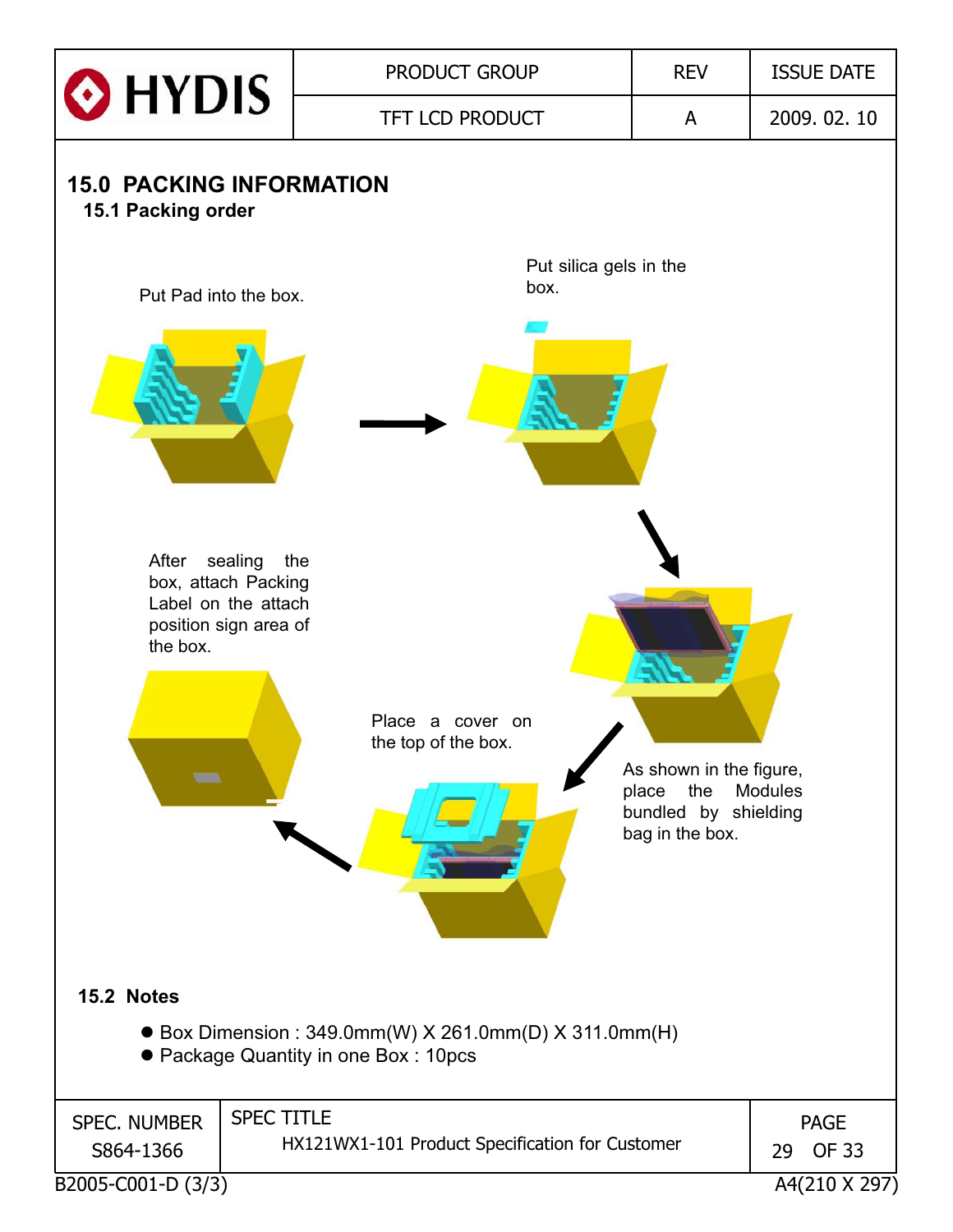

## **16.0 EDID Table**

EDID chip is 24LC024 (Microchip) or equivalent .

| <b>Address</b><br>(HEX) | Function                    | <b>Hex</b>      | Dec              | values.          | <b>Notes</b>                           |  |
|-------------------------|-----------------------------|-----------------|------------------|------------------|----------------------------------------|--|
| 00                      |                             | 00              | $\mathbf{0}$     |                  |                                        |  |
| 01                      |                             | $\overline{FF}$ | 255              |                  |                                        |  |
| 02                      |                             | $\overline{FF}$ | 255              |                  |                                        |  |
| 03                      | Header                      | <b>FF</b>       | 255              |                  | <b>EDID Header</b>                     |  |
| 04                      |                             | $\overline{FF}$ | 255              |                  |                                        |  |
| 05                      |                             | $\overline{FF}$ | 255              |                  |                                        |  |
| 06                      |                             | FF              | 255              |                  |                                        |  |
| 07                      |                             | 00              | 0                |                  |                                        |  |
| 08                      | <b>ID Manufacturer Name</b> | 09              | $\overline{9}$   |                  |                                        |  |
| 09                      |                             | E5              | $\overline{229}$ |                  |                                        |  |
| 0A                      | <b>ID Product Code</b>      | 9 <sub>D</sub>  | 157              | 2205             |                                        |  |
| 0B                      |                             | 08              | $\overline{8}$   |                  | $CODE = 2205$                          |  |
| $\overline{OC}$         |                             | 00              | $\overline{0}$   |                  |                                        |  |
| 0D                      |                             | 00              | $\overline{0}$   |                  |                                        |  |
| 0E                      | 32-bit serial No.           | $\overline{00}$ | $\overline{0}$   |                  |                                        |  |
| 0F                      |                             | 00              | 0                |                  |                                        |  |
| 10                      | Week of manufacture         | $\overline{00}$ | $\overline{0}$   |                  |                                        |  |
| 11                      | Year of Manufacture         | $\overline{12}$ | 18               | 2008             | Manufactured in 2008                   |  |
| 12                      | EDID Structure Ver.         | 01              | 1                | 1                | EDID Ver 1.0                           |  |
| $\overline{13}$         | EDID revision #             | $\overline{03}$ | $\overline{3}$   | $\overline{3}$   | EDID Rev. 0.3                          |  |
| 14                      | Video input definition      | 80              | 128              |                  |                                        |  |
| $\overline{15}$         | Max H image size            | $\overline{1A}$ | 26               | 26               | 26 cm (Approx)                         |  |
| 16                      | Max V image size            | 10              | 16               | 16               | 16 cm (Approx)                         |  |
| 17                      | Display Gamma               | 78              | 120              | $\overline{2.2}$ | Gamma curve = 2.2                      |  |
| 18                      | Feature support             | 0A              | 10               |                  | RGB display, Preferred Timming<br>mode |  |
| 19                      | Red/Green low bits          | E7              | 231              |                  | Red / Green Low Bits                   |  |
| 1A                      | <b>Blue/White low bits</b>  | 95              | 149              |                  | Blue / White Low Bits                  |  |
| 1B                      | Red x high bits             | 95              | 149              | 0.585            | <b>Rx</b>                              |  |
| $\overline{1C}$         | Red y high bits             | 5F              | 95               | 0.373            | Ry                                     |  |
| 1D                      | Green x high bits           | $\overline{58}$ | $\overline{88}$  | 0.345            | Gx                                     |  |
| 1E                      | Green y high bits           | $\overline{90}$ | 144              | 0.565            | Gy                                     |  |
| 1F                      | Blue x high bits            | 26              | 38               | 0.150            | Bx                                     |  |
| 20                      | BLue y high bits            | $\overline{23}$ | $\overline{35}$  | 0.138            | By                                     |  |
| $\overline{21}$         | White x high bits           | 50              | 80               | 0.313            | Wx                                     |  |
| $\overline{22}$         | White y high bits           | 54              | 84               | 0.329            | Wy                                     |  |
|                         |                             |                 |                  |                  |                                        |  |

SPEC. NUMBER S864-1366

SPEC TITLE HX121WX1-101 Product Specification for Customer

PAGE 30 OF 33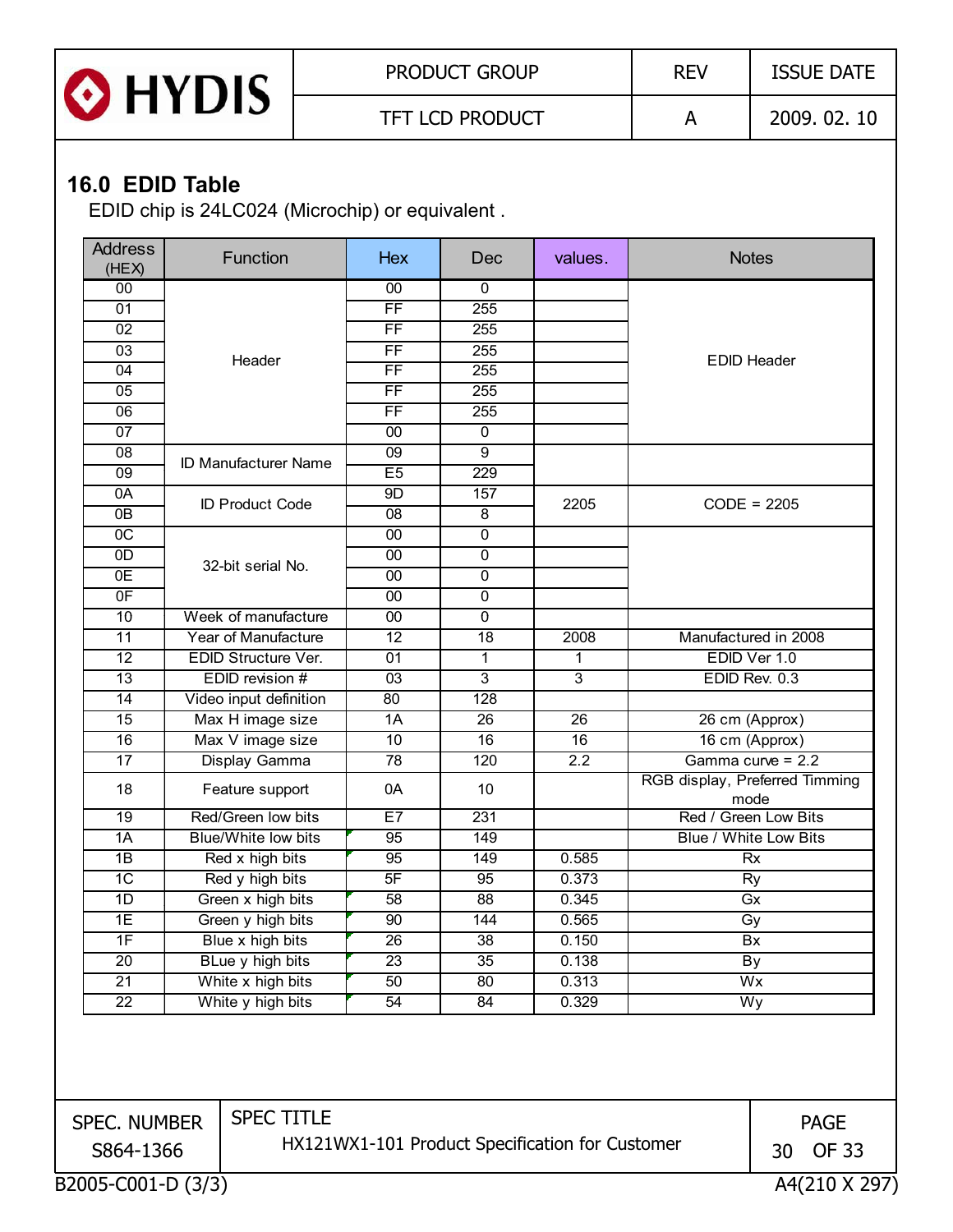

| <b>Address</b><br>(HEX) | <b>Function</b>             | <b>Hex</b>                                      | Dec            | values.        | <b>Notes</b>                                                                                                                                                                                               |                    |  |
|-------------------------|-----------------------------|-------------------------------------------------|----------------|----------------|------------------------------------------------------------------------------------------------------------------------------------------------------------------------------------------------------------|--------------------|--|
| 23                      | Established timing 1        | 00                                              | $\mathbf{0}$   |                |                                                                                                                                                                                                            |                    |  |
| 24                      | <b>Established timing 2</b> | $\overline{00}$                                 | $\mathbf 0$    |                |                                                                                                                                                                                                            |                    |  |
| 25                      | Established timing 3        | $\overline{00}$                                 | $\overline{0}$ |                |                                                                                                                                                                                                            |                    |  |
| $\overline{26}$         |                             | 01                                              | 1              |                | Not Used                                                                                                                                                                                                   |                    |  |
| $\overline{27}$         | Standard timing #1          | 01                                              | 1              |                |                                                                                                                                                                                                            |                    |  |
| 28                      |                             | 01                                              | $\mathbf{1}$   |                |                                                                                                                                                                                                            |                    |  |
| 29                      | Standard timing #2          | 01                                              | 1              |                | Not Used                                                                                                                                                                                                   |                    |  |
| 2A                      |                             | 01                                              | 1              |                |                                                                                                                                                                                                            |                    |  |
| $\overline{2B}$         | Standard timing #3          | $\overline{01}$                                 | 1              |                | Not Used                                                                                                                                                                                                   |                    |  |
| $\overline{2C}$         |                             | $\overline{01}$                                 | 1              |                |                                                                                                                                                                                                            |                    |  |
| 2D                      | Standard timing #4          | 01                                              | 1              |                | Not Used                                                                                                                                                                                                   |                    |  |
| 2E                      |                             | 01                                              | 1              |                | Not Used                                                                                                                                                                                                   |                    |  |
| 2F                      | Standard timing #5          | 01                                              | 1              |                |                                                                                                                                                                                                            |                    |  |
| 30                      |                             | 01                                              | $\mathbf{1}$   |                | Not Used                                                                                                                                                                                                   |                    |  |
| $\overline{31}$         | Standard timing #6          | 01                                              | 1              |                |                                                                                                                                                                                                            |                    |  |
| $\overline{32}$         |                             | 01                                              | 1              |                |                                                                                                                                                                                                            |                    |  |
| $\overline{33}$         | Standard timing #7          | $\overline{01}$                                 | $\mathbf{1}$   |                | Not Used                                                                                                                                                                                                   |                    |  |
| $\overline{34}$         |                             | 01                                              | 1              |                |                                                                                                                                                                                                            |                    |  |
| 35                      | Standard timing #8          | 01                                              | 1              |                | Not Used                                                                                                                                                                                                   |                    |  |
| 36                      |                             | C7                                              | 199            |                |                                                                                                                                                                                                            |                    |  |
| 37                      |                             | 1B                                              | 27             | 71.11          | 71.11MHz Main clock                                                                                                                                                                                        |                    |  |
| 38                      |                             | 00                                              | $\mathbf 0$    | 1280           | Hor $\overline{Active} = 1280$                                                                                                                                                                             |                    |  |
| $\overline{39}$         |                             | A <sub>0</sub>                                  | 160            | 160            | Hor Blanking = $160$                                                                                                                                                                                       |                    |  |
| 3A                      |                             | 50                                              | 80             |                | 4 bits of Hor. Active + 4 bits of Hor.<br><b>Blanking</b>                                                                                                                                                  |                    |  |
| 3B                      |                             | 20                                              | 32             | 800            | Ver Active = $800$<br>Ver Blanking = $23$<br>4 bits of Ver. Active + 4 bits of Ver.<br><b>Blanking</b>                                                                                                     |                    |  |
| 3C                      |                             | 17                                              | 23             | 23             |                                                                                                                                                                                                            |                    |  |
| 3D                      |                             | 30                                              | 48             |                |                                                                                                                                                                                                            |                    |  |
|                         |                             |                                                 |                |                |                                                                                                                                                                                                            |                    |  |
| 3E                      | Detailed timing/monitor     | 30                                              | 48             | 48             | Hor Sync Offset = $48$                                                                                                                                                                                     |                    |  |
| 3F                      | descriptor #1               | 20                                              | 32             | 32             | H Sync Pulse Width = 32                                                                                                                                                                                    |                    |  |
| 40                      | (60Hz)                      | 36                                              | 54             | 3              | V sync Offset = $3$ line                                                                                                                                                                                   |                    |  |
| $\overline{41}$         |                             | $\overline{00}$                                 | $\overline{0}$ | $\overline{6}$ | V Sync Pulse width: 6 line                                                                                                                                                                                 |                    |  |
| 42                      |                             | 05                                              | 5              | 261            | Horizontal Image Size = 261 mm<br>(Low 8 bits)<br>Vertical Image Size = 163 mm<br>(Low 8 bits)<br>4 bits of Hor Image Size + 4 bits of<br>Ver Image Size<br>Hor Border (pixels)<br>Vertical Border (Lines) |                    |  |
| 43                      |                             | A <sub>3</sub>                                  | 163            | 163            |                                                                                                                                                                                                            |                    |  |
| 44                      |                             | 10                                              | 16             |                |                                                                                                                                                                                                            |                    |  |
| 45                      |                             | 00                                              | $\mathbf{0}$   |                |                                                                                                                                                                                                            |                    |  |
| 46                      |                             | 00                                              | $\mathbf 0$    |                |                                                                                                                                                                                                            |                    |  |
| 47                      |                             | 19                                              | 25             |                |                                                                                                                                                                                                            |                    |  |
|                         |                             |                                                 |                |                |                                                                                                                                                                                                            |                    |  |
| <b>SPEC. NUMBER</b>     | <b>SPEC TITLE</b>           |                                                 |                |                |                                                                                                                                                                                                            | <b>PAGE</b>        |  |
| S864-1366               |                             | HX121WX1-101 Product Specification for Customer |                |                |                                                                                                                                                                                                            | <b>OF 33</b><br>31 |  |
| B2005-C001-D (3/3)      |                             |                                                 |                |                |                                                                                                                                                                                                            | A4(210 X 297)      |  |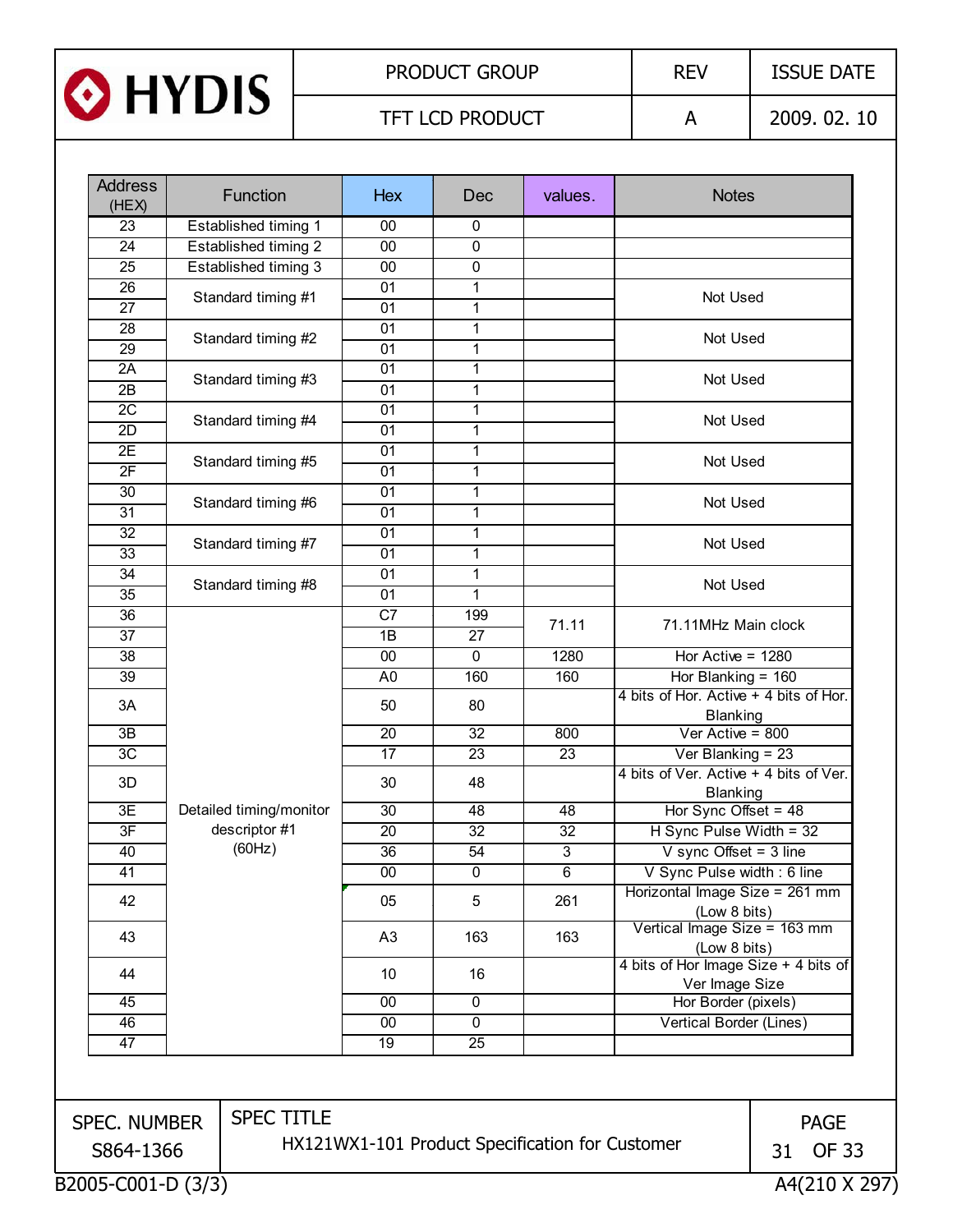

| <b>Address</b><br>(HEX)           |  | Function                | Hex             | Dec             | values.                                         | <b>Notes</b>       |
|-----------------------------------|--|-------------------------|-----------------|-----------------|-------------------------------------------------|--------------------|
| 48                                |  |                         | $00\,$          | $\mathbf 0$     |                                                 |                    |
| 49                                |  |                         | 00              | $\pmb{0}$       |                                                 |                    |
| 4A                                |  |                         | 00              | 0               |                                                 |                    |
| 4B                                |  |                         | <b>FE</b>       | 254             |                                                 |                    |
| 4C                                |  |                         | 00              | $\overline{0}$  |                                                 |                    |
| 4D                                |  |                         | 0A              | 10              |                                                 |                    |
| 4E                                |  |                         | 20              | 32              |                                                 |                    |
| 4F                                |  |                         | 20              | $\overline{32}$ |                                                 |                    |
| 50                                |  | Detailed timing/monitor | 20              | $\overline{32}$ |                                                 |                    |
| $\overline{51}$                   |  | descriptor #2           | $\overline{20}$ | $\overline{32}$ |                                                 |                    |
| 52                                |  |                         | 20              | $\overline{32}$ |                                                 |                    |
| 53                                |  |                         | $\overline{20}$ | $\overline{32}$ |                                                 |                    |
| 54                                |  |                         | 20              | 32              |                                                 |                    |
| 55                                |  |                         | $\overline{20}$ | $\overline{32}$ |                                                 |                    |
| 56                                |  |                         | $\overline{20}$ | $\overline{32}$ |                                                 |                    |
| 57                                |  |                         | 20              | $\overline{32}$ |                                                 |                    |
| 58                                |  |                         | 20              | $\overline{32}$ |                                                 |                    |
| 59                                |  |                         | 20              | 32              |                                                 |                    |
| 5A                                |  |                         | $00\,$          | $\overline{0}$  |                                                 |                    |
| 5B                                |  |                         | 00              | 0               |                                                 |                    |
| 5C                                |  |                         | 00              | 0               |                                                 |                    |
| 5D                                |  |                         | FE              | 254             |                                                 |                    |
| 5E                                |  |                         | 00              | $\pmb{0}$       |                                                 |                    |
| 5F                                |  |                         | 48              | $\overline{72}$ | H                                               |                    |
| 60                                |  |                         | 59              | 89              | $\overline{Y}$                                  |                    |
| 61                                |  |                         | 44              | 68              | $\overline{D}$                                  |                    |
| 62                                |  | Detailed timing/monitor | 49              | $\overline{73}$ | $\mathsf{I}$                                    |                    |
| 63                                |  | descriptor #3           | 53              | 83              | $\mathbb S$                                     |                    |
| 64                                |  |                         | 0A              | 10              |                                                 |                    |
| 65                                |  |                         | 20              | 32              |                                                 |                    |
| 66                                |  |                         | $\overline{20}$ | $\overline{32}$ |                                                 |                    |
| 67                                |  |                         | 20              | $\overline{32}$ |                                                 |                    |
| 68                                |  |                         | 20              | 32              |                                                 |                    |
| 69                                |  |                         | 20              | $\overline{32}$ |                                                 |                    |
| 6A                                |  |                         | 20              | $32\,$          |                                                 |                    |
| 6B                                |  |                         | 20              | $\overline{32}$ |                                                 |                    |
|                                   |  |                         |                 |                 |                                                 |                    |
| <b>SPEC TITLE</b><br>SPEC. NUMBER |  |                         |                 |                 |                                                 | <b>PAGE</b>        |
| S864-1366                         |  |                         |                 |                 | HX121WX1-101 Product Specification for Customer | <b>OF 33</b><br>32 |
| B2005-C001-D (3/3)                |  |                         |                 |                 |                                                 | A4(210 X 297)      |